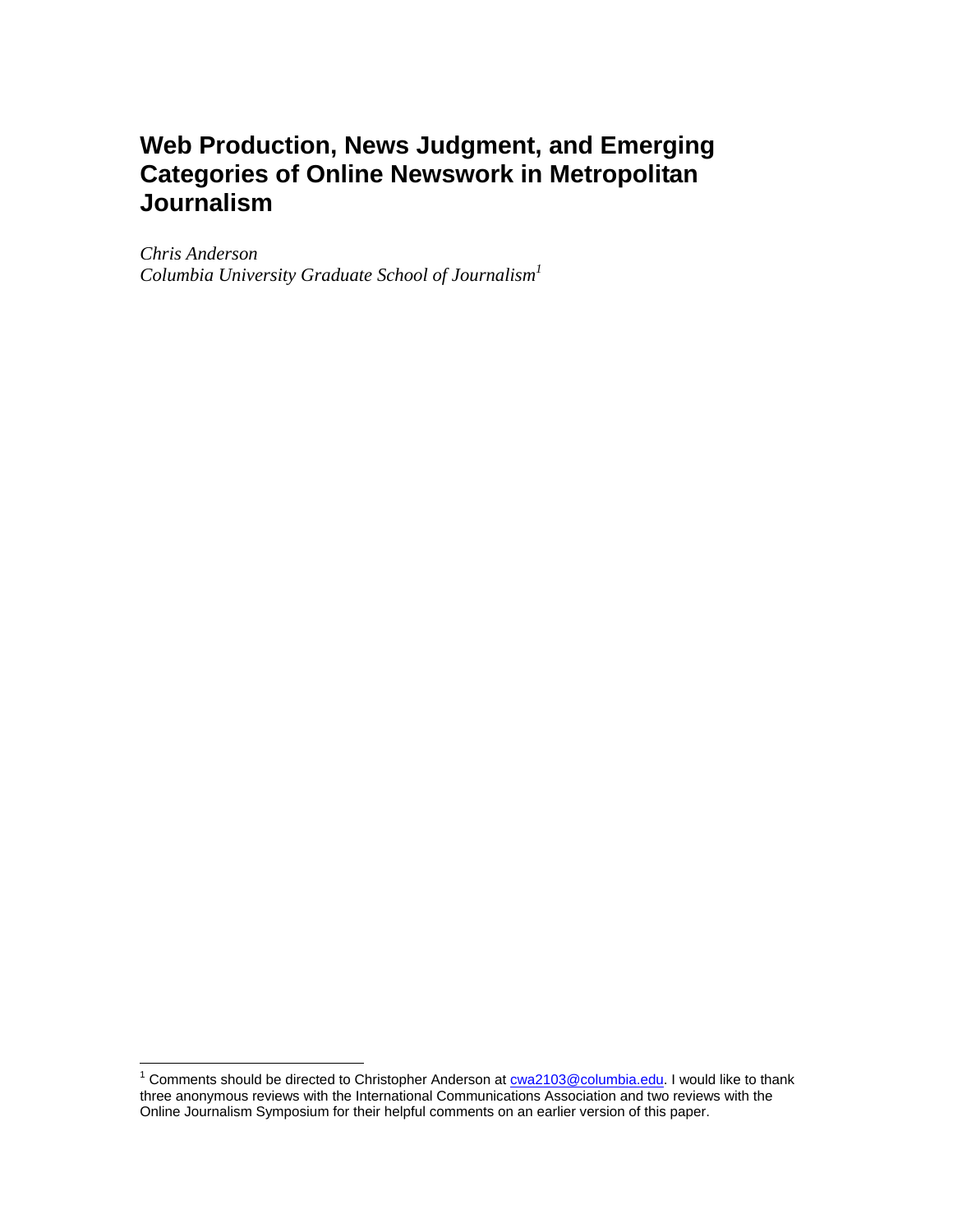#### **Abstract**

This paper documents a new form of news work that has emerged in online newsrooms (what I call web production) as well as the conflicting set of variables that are turning the news judgments of these workers towards a greater and greater focus on quantitative metrics of audience behavior. Emphasizing that web production is a form of newswork that transcends institutional – deinstitutional boundaries, I define the work as the aggregation, prioritization, interlinking, and bundling of web content. Web production is particularly common in journalistic networks where pieces of content are composed and submitted by producers at the ends of the news network. The news judgments of these web producers stand in marked contrast from the judgments described by Herbert Gans and other media sociologists from the "golden age" of newsroom ethnography, and can be seen as centering around a new vision of the audience amongst online journalists. I documented at three major trends documenting a dramatically different relationship between digital journalists – particularly web producers-- and their online readership. There has rhetorical shift within the news industry towards the notion of the "active, creative audience," an increased prevalence of technologies that allowed for the quantitative measurement of audience to an untold degree, and management strategies that emphasized the widespread diffusion of audience metrics. These developments have culminated in shifting patterns of news judgment amongst online web producers and other digital newsworkers. In short, the traditional journalistic values of autonomy and professional cultures of "writing for other journalists" are being overtaken by a focus on raw audience data and what I call a "culture of the click." The paper argues that further research is needed to determine (1) the degree to which an organizational culture is emerging within online newsrooms to counteract or soften this click mentality, and (2), the exact relationship between technological, organizational, economic, and cultural factors in the development of this new news judgment.

## **Introduction**

Over the past half decade, research into online journalism and the changing conditions of newswork has moved from the speculative and prescriptive to the empirical and critical<sup>2</sup>. Indeed, we may be at the opening stages of a wave of news research that rivals, or even surpasses, the so-called "golden age" of newsroom sociology in the late 1970's and early 1980's<sup>3</sup>. The only problem, of course, is that our object of analysis— journalism-- is changing faster than scholarship can keep up. This paper is part of a larger, multi-year research project analyzing an industry in transition through a combination of social network analysis, ethnographic research, and so-called "Actor-Network" perspectives on technology and organizational change $^4$ . In it, I

<sup>2&</sup>lt;br><sup>2</sup> Domingo, "Interactivity in the Daily Routines of Online Newsrooms: Dealing with an Uncomfortable Myth."<br><sup>3</sup> Zelizer, *Teking, Journalism Serioushy, Nowe and the Asedemy* 

Zelizer, *Taking Journalism Seriously: News and the Academy* <sup>4</sup>

Anderson, *Unbundling the News: Work, Authority, and the Unraveling of Metropolitan Journalism*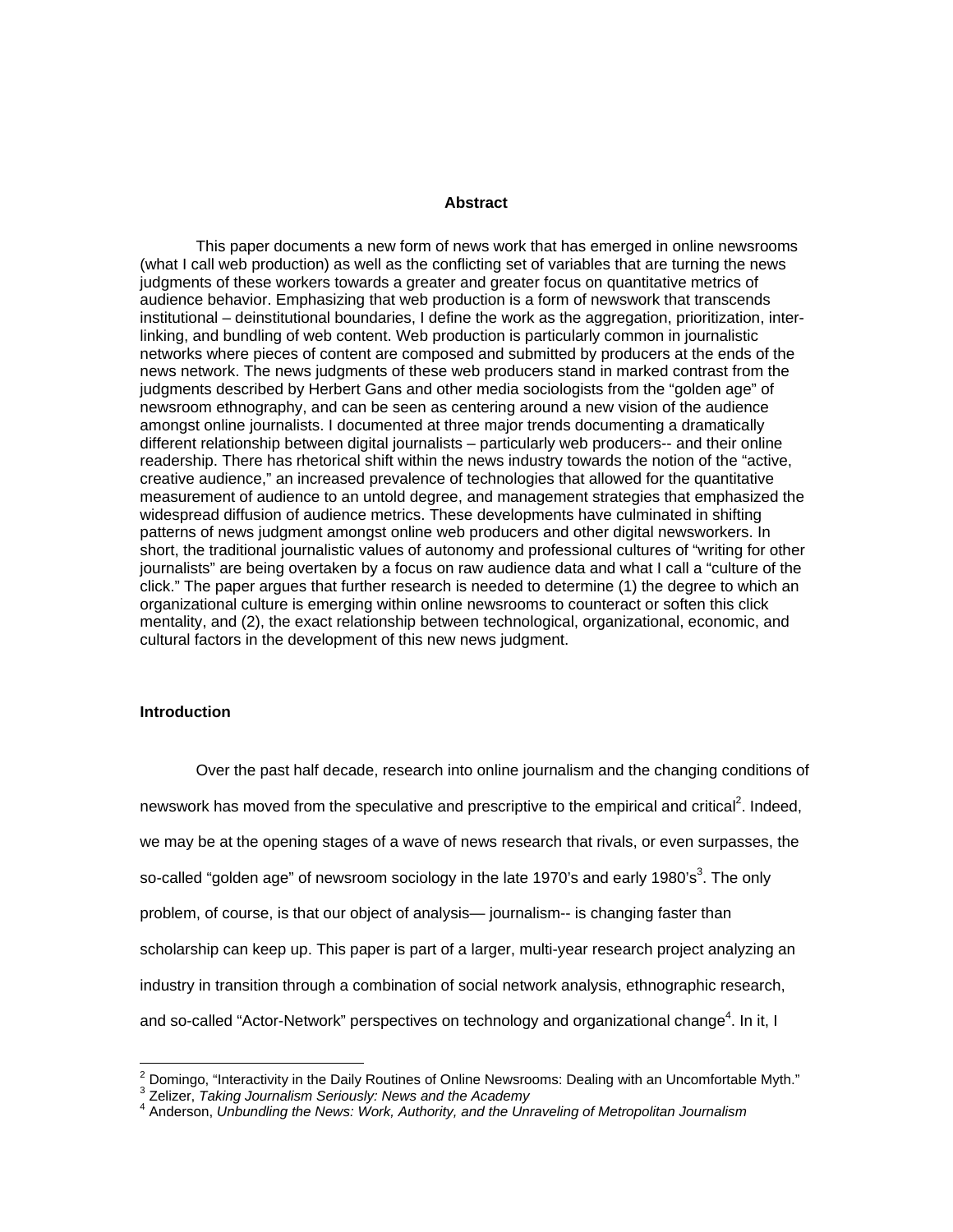seek to cut through the massive amount of speculation on the future of the U.S. news industry with a deceptively simple question: how are online technologies, particularly those technologies that allow reporters, editors, and newsroom executives to quantify knowledge of their audience through the monitoring of reader behavior and traffic on their news websites, challenging longstanding journalistic conventions about "what counts" as news? News judgment was a unique topic of interest for the newsroom sociologists of the late 70's (particularly Gans), and it would seem to be an opportune time to return to these questions in light of new, often overlooked, technologies. Approaching question in the right manner might also shed light on related issues like the relationship between technology and news production, as well as the shifting conditions of newswork and broader changes in metropolitan news ecologies.

## **Recent Literature on Newswork**

 $\overline{a}$ 

This study can be categorized as part of a broader, empirically oriented wave of scholarship focusing on the changing conditions of newswork. This literature, much of it fairly recent, can be divided into two broad streams, each with their own internal divisions and areas of focus. One stream analyzes practices of cultural and rhetorical boundary maintenance amongst traditional journalists and their quasi-professional counterparts, while a second stream examines the daily work practices of reporters, bloggers, and what I call "journalistic hybrids." Within the first stream-- focusing on boundary rhetoric and "occupational self-conception"-- some studies analyze how digital journalists envision their work roles<sup>5</sup>. Others examine the opinions journalists have about their non-professional counterparts, including bloggers,  $6$  as well as the way in which non-professional groups have been framed by the traditional media.<sup>7</sup> A final subset of research,

<sup>5</sup> Deuze and Dimoudi, "Online Journalists in the Netherlands: Towards a Profile of a New Profession"; Cassidy, "Online News Credibility: An Examination of the Perceptions of Newspaper Journalists." 6 Roth, "How Journalists See the Blogosphere."

<sup>&</sup>lt;sup>7</sup> Himelboim, "Just a Guy in Pajamas? Framing the Blogs: Emergence of the Blogosphere in Mainstream US Newspaper Coverage (1999-2005) ."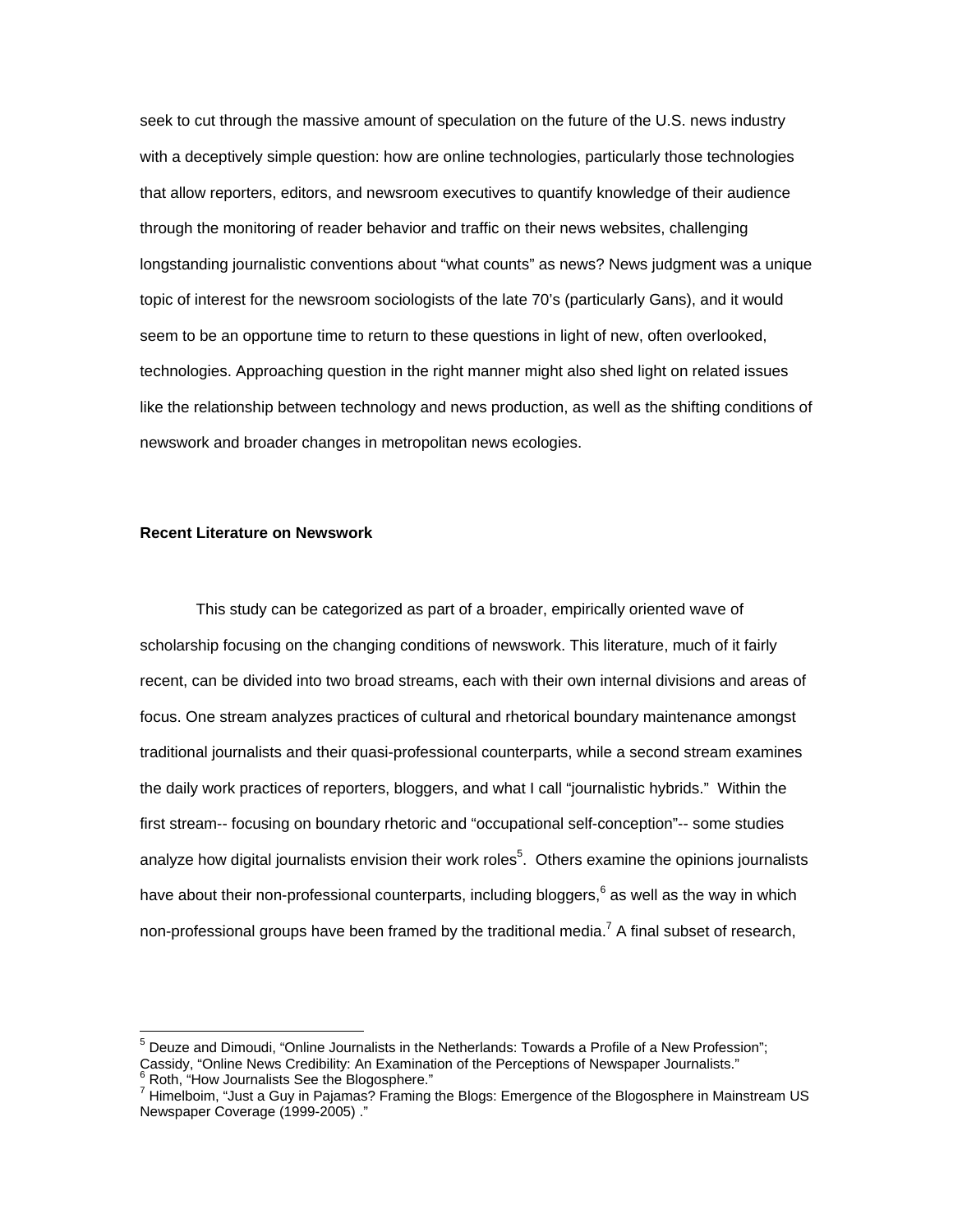particularly the 2006 Pew Internet and American Life survey of the "internet's new storytellers," has examined how bloggers think about themselves. $8$ 

A second major stream of the newswork literature shifts the focus from rhetoric and selfconception to the actual daily work practices of reporters, bloggers, and citizen journalists, There are subsets within this second stream, as well: the first, in Boczkowski's words, examines "the production, products, and consumption of online news by focusing *on the relationships between online and traditional journalism*, which has enabled them to place the issues under examination into larger journalistic dynamics.".<sup>9</sup> A second set of studies, rather than comparing on- and offline newswork, specifically analyzes non-traditional journalistic practices (such as the actual day-today activities of bloggers and citizen journalists)<sup>10</sup>. A third subset of scholarship distinguishes less between traditional and amateur reporters, and instead emphasizes the hybridity of new media roles. Singer<sup>11</sup> and Robinson's<sup>12</sup> research on political "j-bloggers" – journalists who adopt the traditional medium, culture, or work practices of the amateur bloggers—points to this overlap, as does Hermida and Thurman's<sup>13</sup> analysis of the BBC management's struggle to incorporate user generated content into its web articles. As Robinson emphasizes, with regard to her description of the j-blog, the news production universe is far more complex and fragmented than the traditional division between amateur and professional would imply.

Although my overall research project generally followed the lead of news theorists who argue for a focus on journalistic hybridity, complexity, and diffuse boundaries, this particular paper-- with its emphasis on technological change amongst journalistic professionals-- returns to the relative stability of the institutional newsroom. It emphasizes both the work and the values of professional journalism, and looks at how the increased use of web metrics are changing those values. That said, I want to emphasize that the category of journalistic worker described in the

<sup>&</sup>lt;sup>8</sup> Lenhart and Fox, "Bloggers: A Portrait of the Internet's New Storytellers."<br><sup>9</sup> Beazkauski, "When Mars Media Fauela Less Naus: Petterne of Centert.

<sup>&</sup>lt;sup>9</sup> Boczkowski, "When More Media Equals Less News: Patterns of Content Homogenization in Argentina's Leading Print and Online Newspapers."

<sup>&</sup>lt;sup>10</sup> Nardi, Schiano, and Gumbrecht, "Blogging as Social Activity, or, Would You let 900 Million People Read Your Diary?"; Herring et al., "A Longitudinal Content Analysis of Weblogs: 2003-2004"; Reese et al., "Mapping the Blogosphere: Professional and Citizen-Based Media in the Global News Arena"; The Project

<sup>&</sup>lt;sup>11</sup> Singer, "The Political J-blogger: 'Normalizing' a New Media Form to Fit Old Norms and Practices."<br><sup>12</sup> Robinson, "The Mission of the J-blog: Recapturing Journalistic Authority Online."<br><sup>13</sup> Hermida and Thurman, "Comm

Generated Content."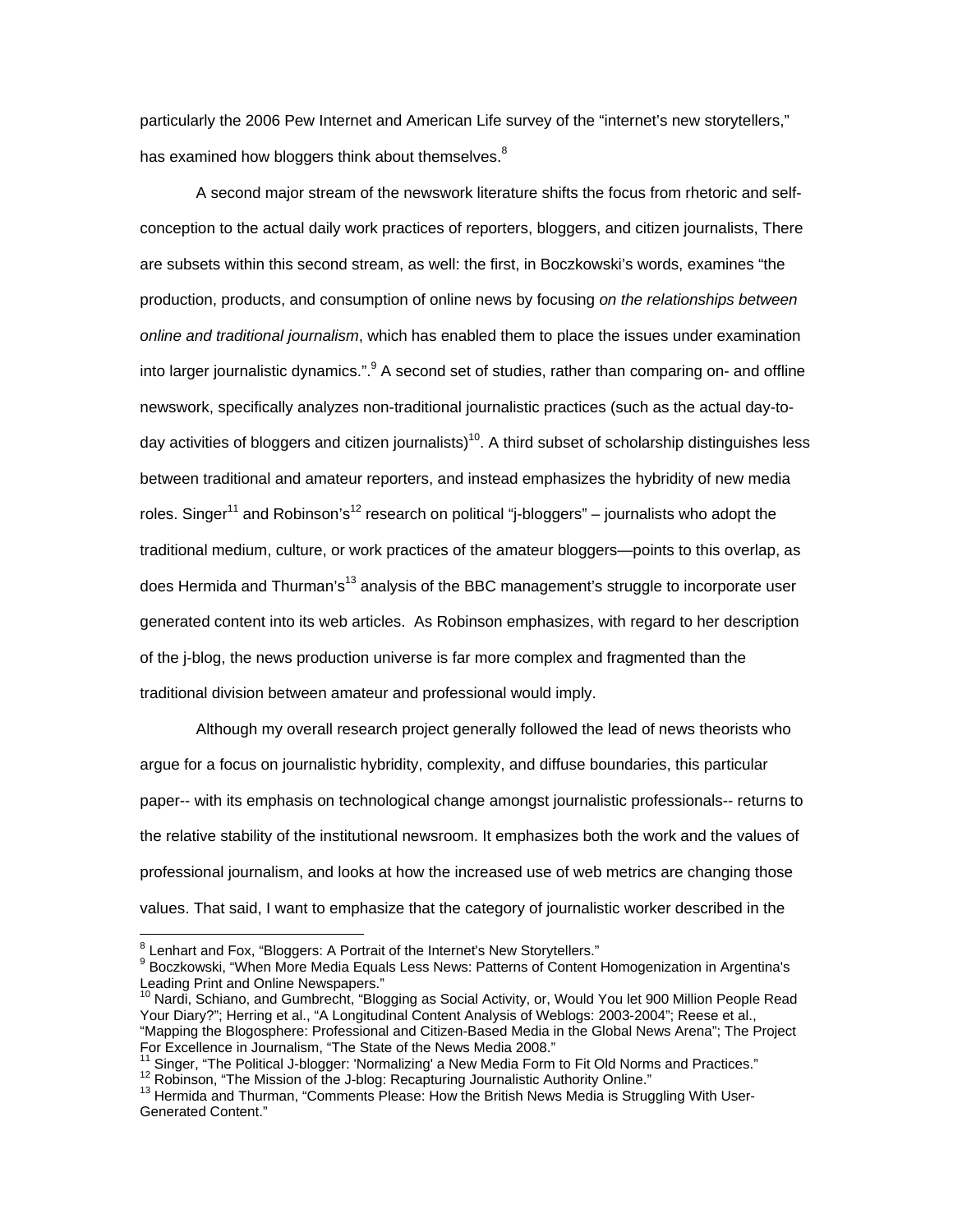pages that follow—the news "web producer"-- should not be thought of as simply a new category of news professional. Web production can—and is-- be done by editors at online news websites, by activist volunteers, by RSS aggregated bloggers, or by community diarists—basically, by anyone whose digital news project involves gathering, aggregating, prioritizing, and displaying content produced by anyone but themselves. (Which newsworkers would not be included under this definition? Traditional bloggers, for one; traditional reporters, for another). For the purposes of this paper, then, we should consider "web production" as an emerging category of newswork, occupying a space within the pantheon of journalistic labor alongside more traditional newswork like reporting and editing, and more emergent newswork like blogging.

### **Web Production and Online Newswork**

 $\overline{a}$ 

To compile the ethnographic data used in this paper I undertook a period newsroombased fieldwork in Philadelphia, Pennsylvania, with observations completed primarily between May and August 2008. I spent time in the newsrooms of the *Philadelphia Daily News* (the city tabloid) and *Philadelphia Inquirer* (a broadsheet), as well as in what was jokingly known as the "not-quite newsroom" of Philly.com, a stand-alone website aggregating content from both papers. All three papers are owned by the same local company, Philadelphia Media Holdings (PMH)<sup>14</sup>. All in all, I completed more than 300 hours of observation at these three newsrooms, and also conducted more than 60 semi-structured interviews with journalists, editors, activists, bloggers, and media executives to gain insight into old and new forms of journalistic work at both traditional and non-traditional media outlets. In general, I followed a methodological approach known as grounded theory– a research process that moves from limited theorizing to the collection of data to theorizing once again. My primary goal during this period of observation was to classify the relevant types of newswork emerging in the new economy of online journalism. I did not assume the existence of any particular category of newsworker before I began my fieldwork; although I

<sup>&</sup>lt;sup>14</sup> In the fall of 2009, Philadelphia Media Holdings filed for Chapter 11 bankruptcy. While this development obviously plays a major role in my overall research project, I do not discuss its implications here.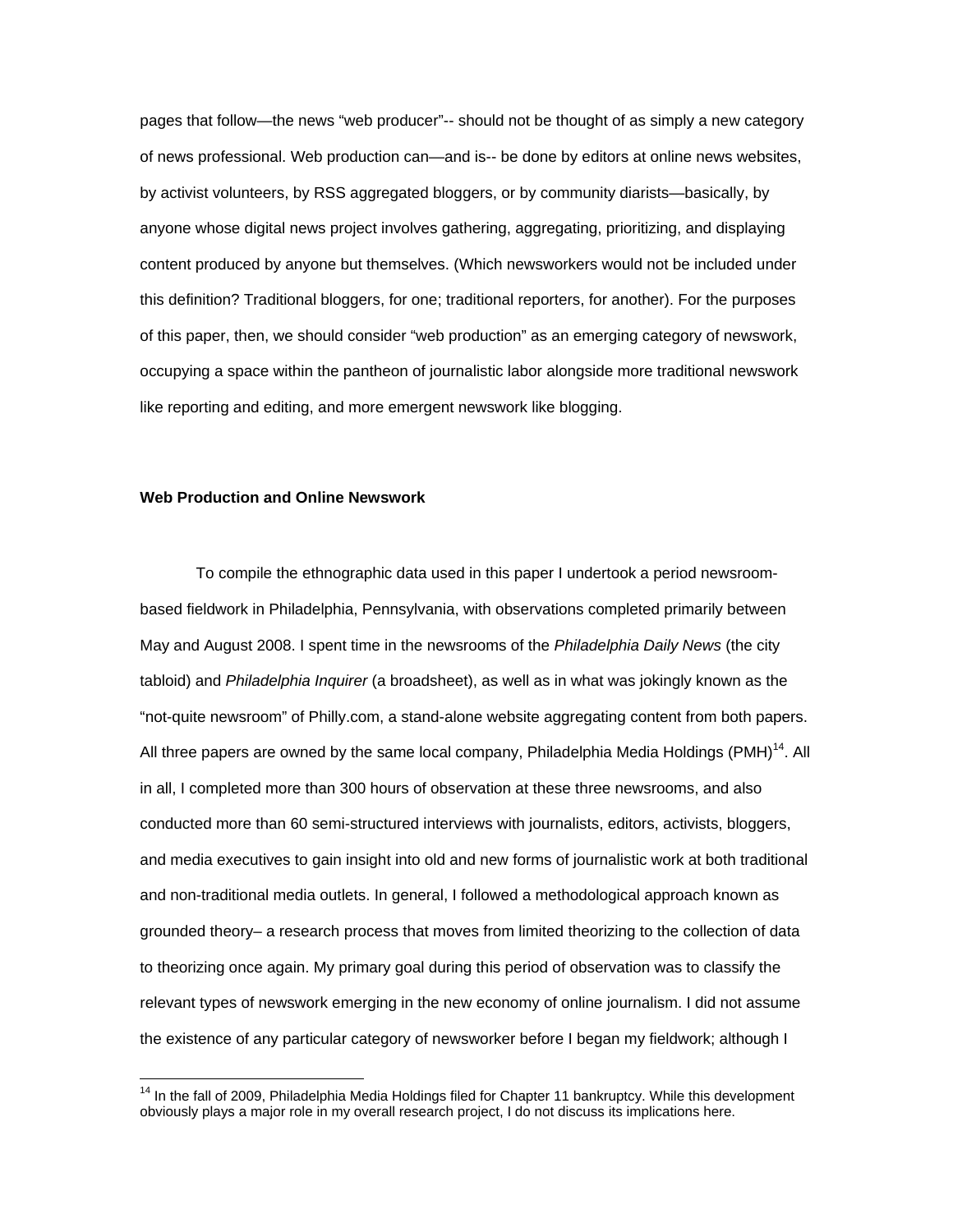expected that I would encounter traditional reporters and editors during my travels, my primary goal was to let these occupational types emerge directly from my observations. To a degree, I adopted a posture of what sociologist Bruno Latour has called "deliberate myopia"<sup>15</sup>in an attempt to not prejudge the changes in newswork I might encounter.

Philly.com, the website aggregating and repackaging the content of both the *Philadelphia Inquirer* and the *Philadelphia Daily News*, was the primary organizational locale in which I observed the work of web production during my four months in Philadelphia. It is important to note that, under the complex organizational infrastructure of Philadelphia Media Holdings, Philly.com is its own independent institution; it has its own separate building-- located on the 35<sup>th</sup> floor of a non-descript office building at Market Street, and 16<sup>th</sup> Street in Philadelphia-management, work processes, and culture. Surprisingly, the web production team took up only a fraction of the space inside the Philly.com offices— both in terms of space allocated and number of personnel the production team was far outnumbered by the marketing and advertising departments. Like the newsrooms I visited, lower-level employee desks occupied the central space of the main room, with executive offices ringing the outside walls. Although I imagined that the office environment would be filled with fun and games, perhaps somewhat reminiscent of the so-called "new economy" workspaces I had read so much about. It was instead a surprisingly quiet place, especially in contrast to the hustle and bustle of the newspaper newsroom. "This isn't a newsroom," I was told more than once by members of the Philly.com staff.

 What exactly did newsworkers at Philly.com do, and how did I come to classify their work as a distinct category of "web production"? When I began my fieldwork at Philly.com, the work day lasted from 5:30am until 11:00 at night; recent staff additions, however, where designed to allow the site to operate 23 hours a day, a process which was completed by mid-Fall of 2009. A rotating team of web producers worked a total of four shifts, each lasting 8 hours. Every day during every shift, one staff member was in charge of the homepage (the front page), while other members of the production team were in charge of a different section of the site, called a "channel." One producer managed the entertainment page ("channel"), for instance, while a

<sup>15</sup> Latour, *Reassembling the Social: An Introduction to Actor-Network-Theory*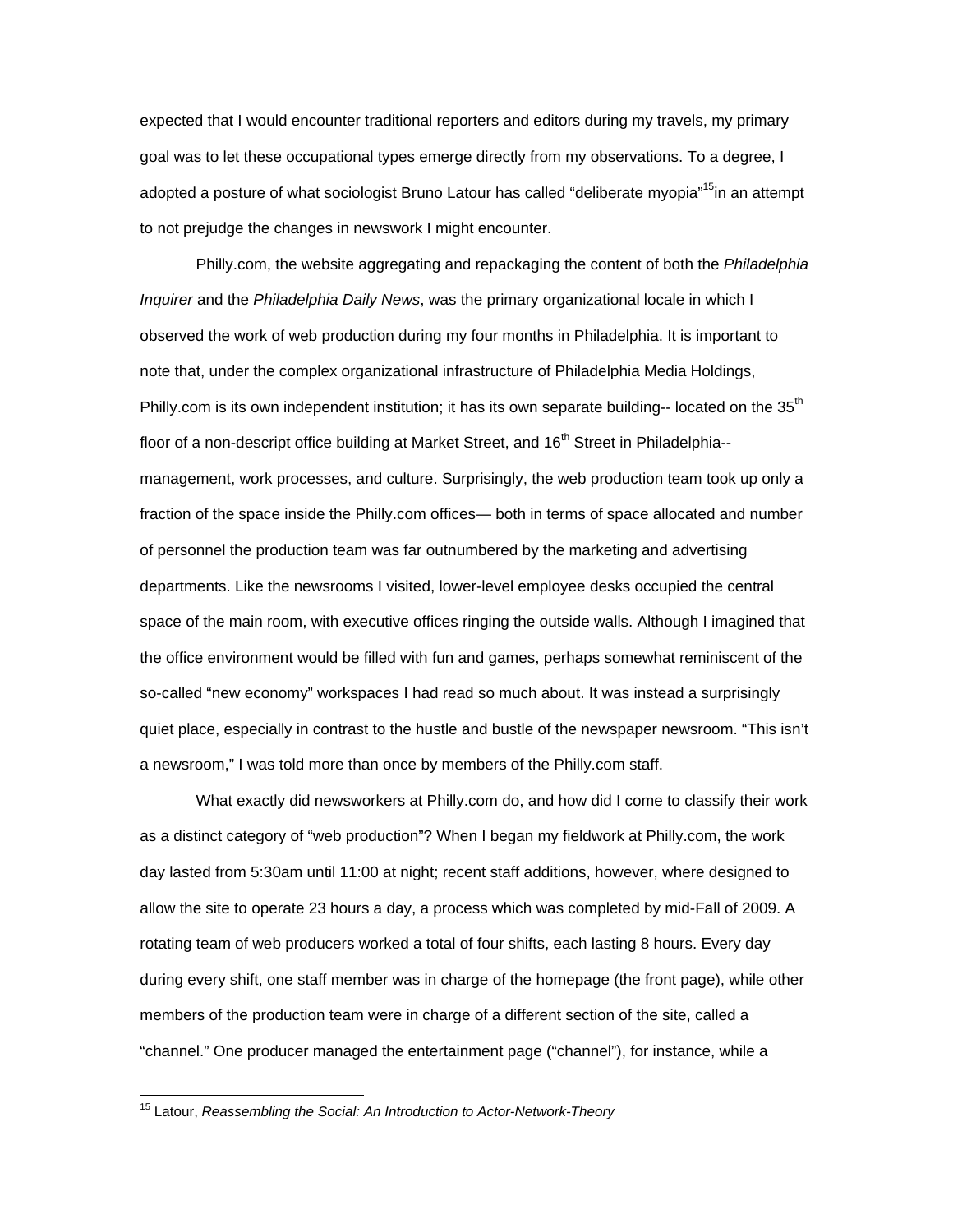second managed the "sports channel." The day began with a 5:30 meeting between the executive website producer and the early morning staff. The meeting attempted to outline how the site would unfold over the course of the day, assuming that no major news events occurred (which was rarely the case). A second, larger meeting occurred at 11am, a meeting that I was jokingly told was a "not quite news meeting."<sup>16</sup>During the not-quite news meeting, the production staff would review the stories already posted online, discuss how much web traffic they had generated, review emails from the *Inquirer* (and occasionally the *Daily News*) outlining the story budget for the day, once again trying to map the days news out as much as possible. The Inquirer's online team is short staffed today, a typical conversation would begin, and a lot of her people are off. They've got one dead, one critical in an Atlantic City shooting, the conversation continued, and we think they're going to be posting that news in a couple of hours. We could feature it in the "biggie" spot once they file it, another producer replied. The staff would also review the Philly.com production decisions already made before the meeting. We started the day with some coverage of the gymnastics qualifying competition, one producer began, but I recently moved up the *Daily News* cover story. "The teacher story wasn't doing that great, so we swapped it out for a "carnal knowledge" feature," the producer concluded. "I'm open to suggestions for a swap," the executive producer replied. "What about moving 'carnal knowledge' up further, for lunchtime?"

 A brief word about the terms used in the meeting detailed above might help readers understand what, exactly it was that Philly.com web producers did every day. "Trio," "spotlight," and "biggie" referred to the main content containers on the recently redesigned Philly.com. Trios were the somewhat more static, produced pieces at the bottom end of the top half of the site; often, trio stories contained links to web video and usually fell within a certain range of story types: sports, business, movies on Friday, and a "travel trio" on Sunday. Spotlight referred to the next level of story on the top half of the website, and consisted of stories that graphically fell between the trio section, below them, and the biggie section, above them. The biggie, as the name implies, referred to the dominant story on the top half of the website, usually a story with a collection of related links and a large picture. "Swap" referred to the process by which one story

<sup>16</sup> fieldwork, 6/23/2008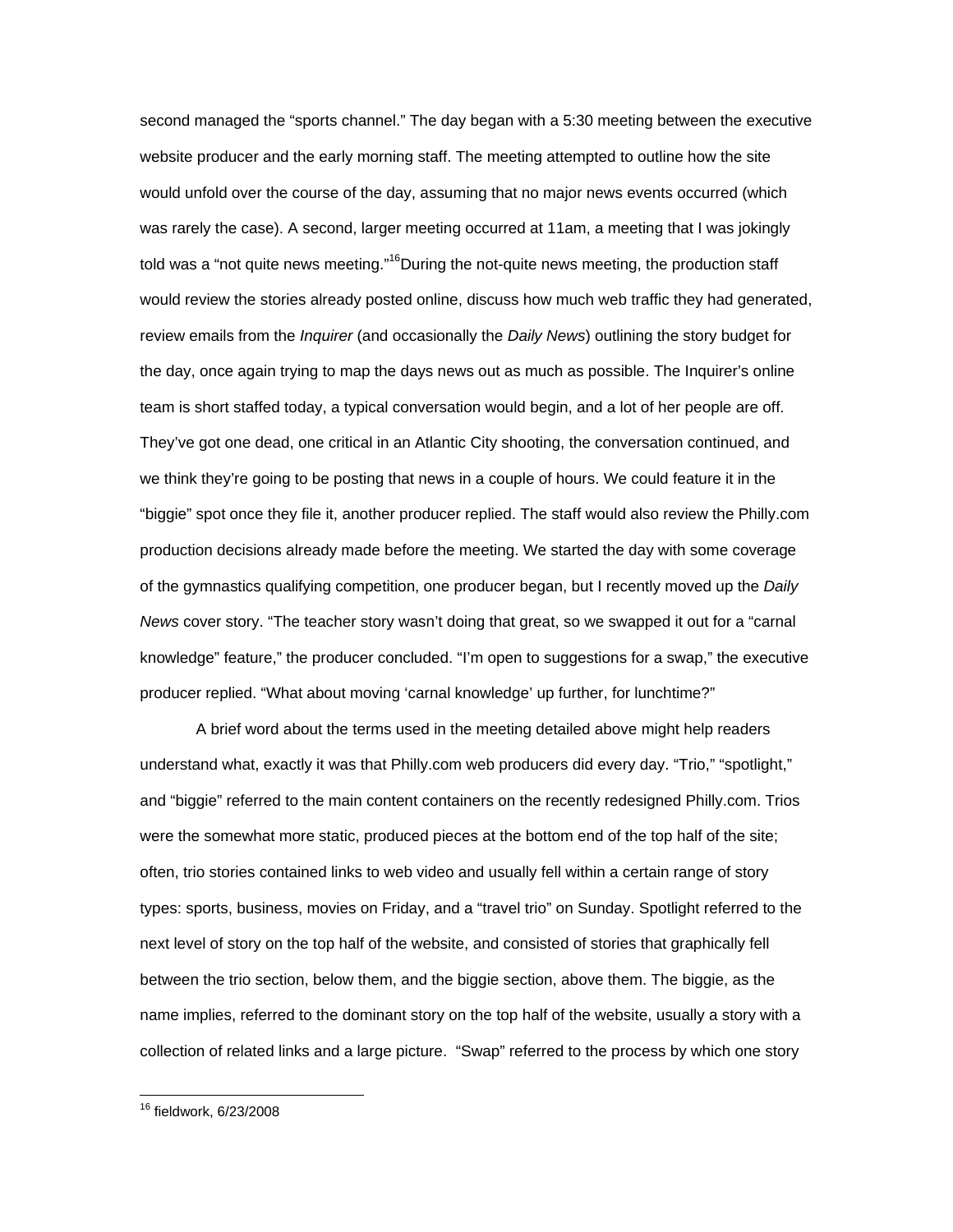was replaced with a different story on the site. Sometimes, an entirely new story would be added to the page, while sometimes a story already on the page would be "promoted," as in the above comment "I'm open to suggestions for a swap. What about *moving 'carnal knowledge up further*, for lunchtime?" "Build out" referred to the manner in which an individual story was "enhanced" with graphics and, in particular, extra links, once it ascended to the biggie position.

 At Philly.com specifically, the primary role of the web producer was to decide where a news story (usually written by a reporter at the *Inquirer* or the *Daily News*) belonged on the Philly.com website. This was an issue of news judgment: is a piece of news worthy of being a "biggie," or should it be downgraded one notch and be a "spotlight," or should it neither? What were some of the mechanical work tasks that realize this role? The process can be summarized as follows: an editor at the *Philadelphia Inquirer* or *Philadelphia Daily News* online desk tags a new story "biggie breaking news," presses ctrl-alt-a to submit the story through its Content Management System (CMS) and usually informs the Philly.com offices by email that the story has been submitted. Website producers, then, enter an internal page on the Philly.com content management system that contains a numbered list of stories. Story number one is mapped onto the "biggie" spot, while stories 2 and 3 map onto the "spotlight." New stories from the newspapers tagged "biggie breaking news" automatically go in slot four. Producers, then, control access to slots one, two, and three. To move something from the top breaking news "headline slot" (position four) to the biggie slot, a producer would manually change the story position-to-position one, then add the necessary art and related links, and then update the site. Producers at Philly.com rewrite what they see to be web-unfriendly leads and headlines, procure art, and decide on ways to beef up stories with additional links. To movie into the trio, the spotlight, or the biggie website slots, a story needs art, first and foremost, as well as an additional piece of "user-generated content" (often a comment box, or a poll). A story also almost certainly needs a collection of related links if it was going to ascend to the biggie position.

In a highly schematic fashion, then, web producers might be generally defined as: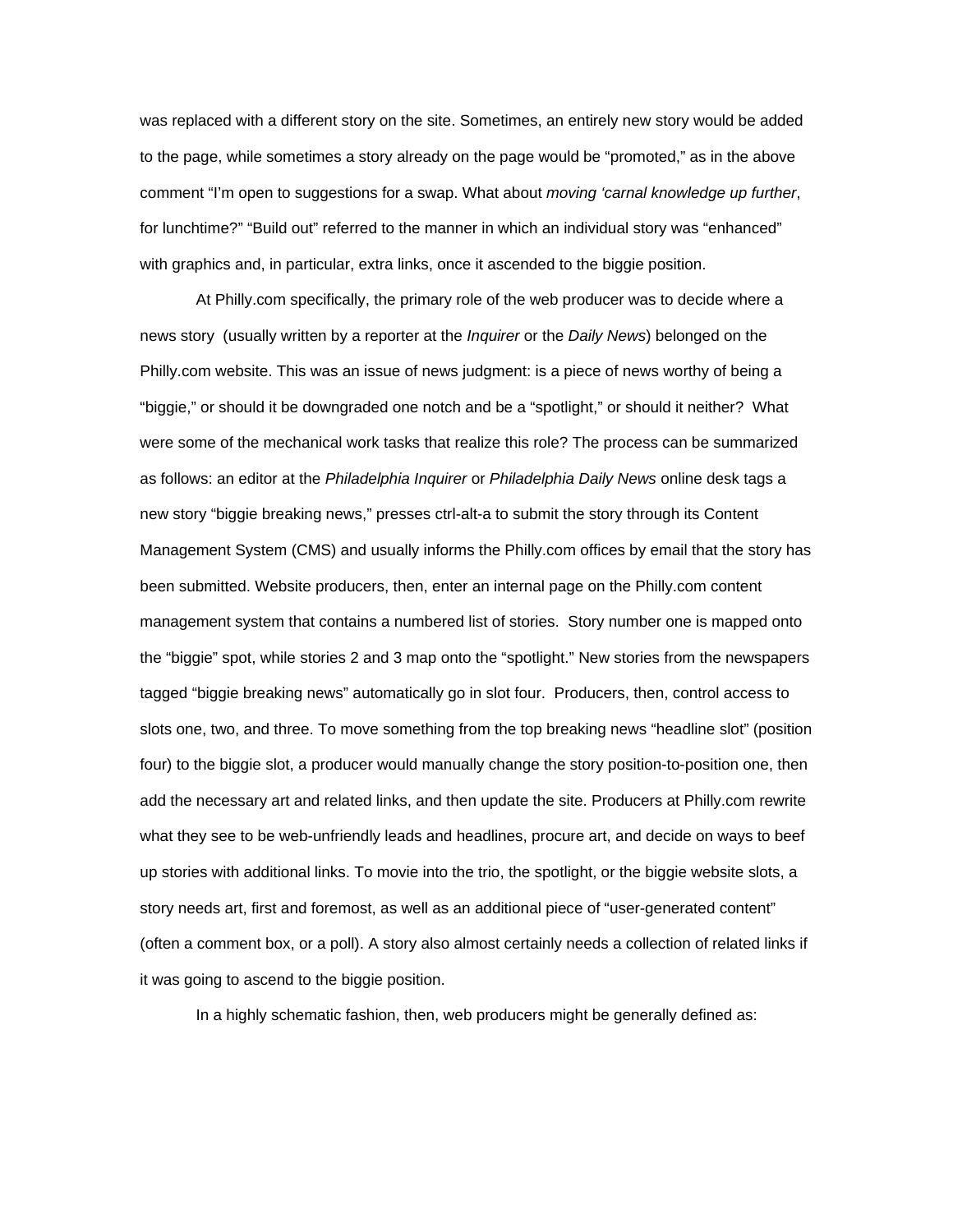**aggregators, hierarchizers, inter-linkers, bundlers, and illustrators of web content. Web production is particularly common in journalistic networks where pieces of content are composed and submitted by producers at the ends of the news network. In many cases, these end-network producers are not formal members of the news institution doing the content-aggregation, and operate instead as deinstitutionalized news workers. The primary role of a web producer is this to coordinate amongst a series of quasi-institutionalized content producers. The primary tasks of the web producers are thus to build links between independently produced news stories and to rank these bundled news stories according to a rapidly changing sense of its importance, popularity, and newsworthiness.** 

Such a definition could obviously apply to workers at news websites other than Philly.com; it could also apply to more deinstitutionalized workers at aggregative websites-- online news pages, activist journals, RSS aggregated blogs, or by community diaries. During my broadly based Philadelphia fieldwork, I observed this form of newswork in all of these places. In the discussion of news judgment that follows, however, I am confining my analysis to newswork at more traditional news websites.

 Philly.com web producers are thus engaged in a constant, shifting process of "deciding what's news" for the hundreds of thousands of daily visitors to the Philly.com website. They obviously do not make this judgment about what constitutes news insofar as they assign or even write stories, of course, but they do decide about what the most "important" local news story is through their repeated hierarchization and bundling disparate links. In a sense, they tear up and rebuild the digital "front page" of Philly.com several times *an hour.* The contours, texture, and factors contributing to this rapidly deployed this news judgment, then, would seem to warrant closer scrutiny. It is to a more in-depth discussion of online news judgment that I now turn. The following section will demonstrate that a key factor shaping the news judgment of Philly.com web producers is a new relationship with the news audience, a relationship based on an increased sensitivity to audience wishes that is both rhetorical and, even more importantly, quantifiable through new online measurement tools. I begin with an overview of the (surprisingly thin) literature on visions of the audience and journalistic news judgment before moving on to a discussion of what the current data might be telling us.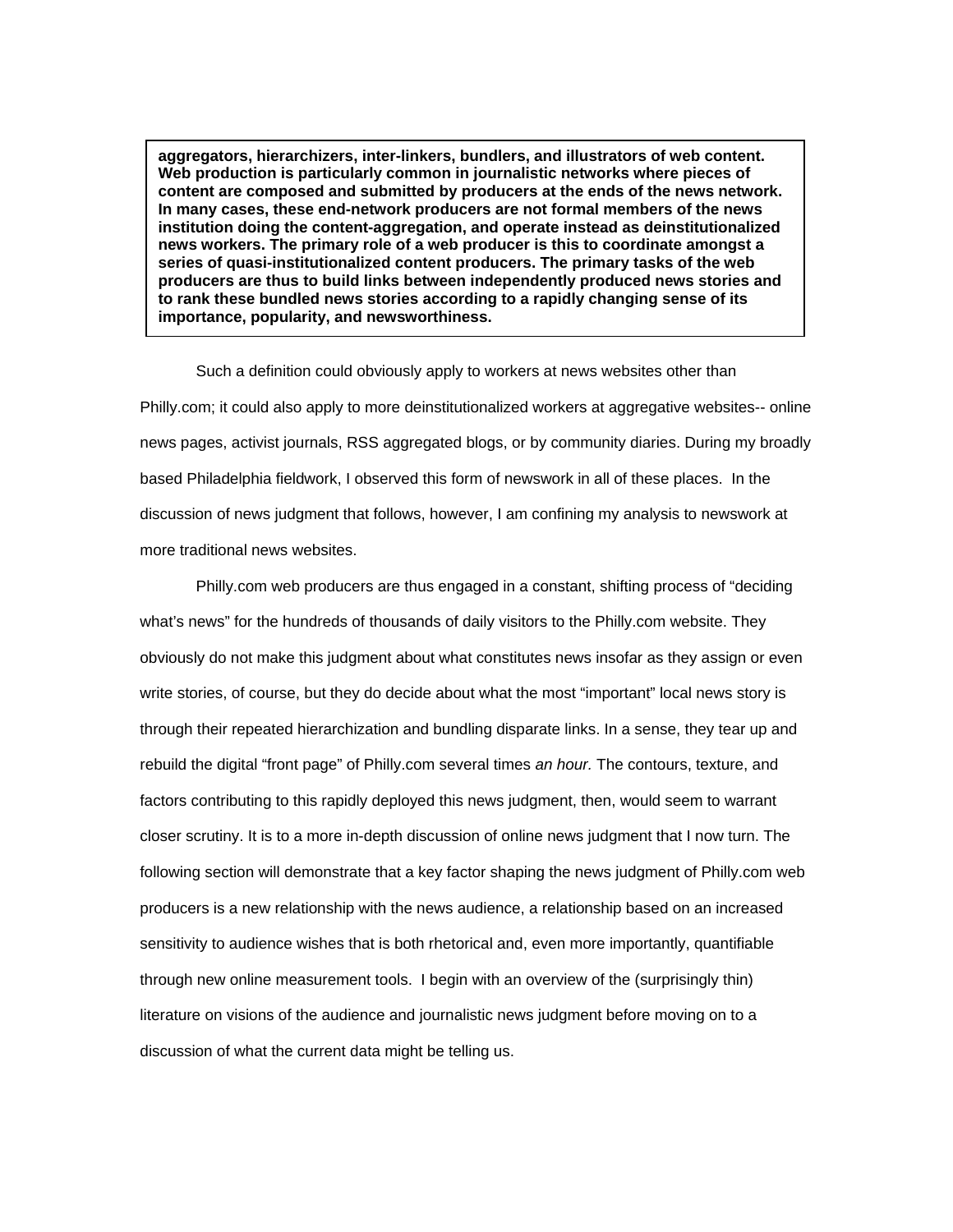# **"We Are Not Old Style Journalism": Web Production, User Feedback and News Judgment**

 For three decades, the conventional academic wisdom regarding the relationship between journalists and their audiences has been summed up in Herbert Gans' landmark study *Deciding What's News.<sup>17</sup>* Usefully distinguishing between "qualitative" (letters to the editor and to individual journalists) and "quantitative" (audience research studies) forms of feedback, Gans, in a conclusion echoed by several generations of newsroom sociologists argues:

I began this study with the assumption that journalists, as commercial employees, take the audience directly into account when selecting and producing news … I was surprised to find, however, that they had little knowledge about the actual audience and rejected feedback from it. Although they had a vague image of the audience, they pad little attention to it; instead, they filmed and wrote for their superiors and themselves, assuming, as I suggested earlier, that what interested them would interest the audience.<sup>1</sup>

Gans argues that multiple factors play a role in journalists relative disconnect from their audience— an inability to conceive of the needs of an audience numbering in the millions; a distrust of audience news judgment; and the division between the editorial and marketing departments (creating a situation in which business personnel and news editors create a buffer between journalists and their audience). Less explicitly discussed by Gans, but also a factor in the traditional audience-newsroom separation, was the industry business model for much of the  $19<sup>th</sup>$  and 20<sup>th</sup> century. Rather than selling the news directly to readers, journalists sold their product to advertisers, giving the audience a real but indirect influence over news judgment. The key values in tension in Gans' study, in other words, were professional incentives versus commercial imperatives. Journalists, adds Gans, "are reluctant to accept any procedure which casts news doubt on their professional autonomy"<sup>19</sup>, and within the boundaries of his study, professional values remained strong. Nevertheless, "in the last analysis, news organizations are overseen by corporate executives who are paid to show a profit. News judgment is resistant to change, and journalists will fight hard to preserve their autonomy; but if corporate economic well

 $\overline{a}$ 

'

<sup>&</sup>lt;sup>17</sup> Gans, *Deciding What's News*.<br><sup>18</sup> Ibid.<br><sup>19</sup> Ibid., 232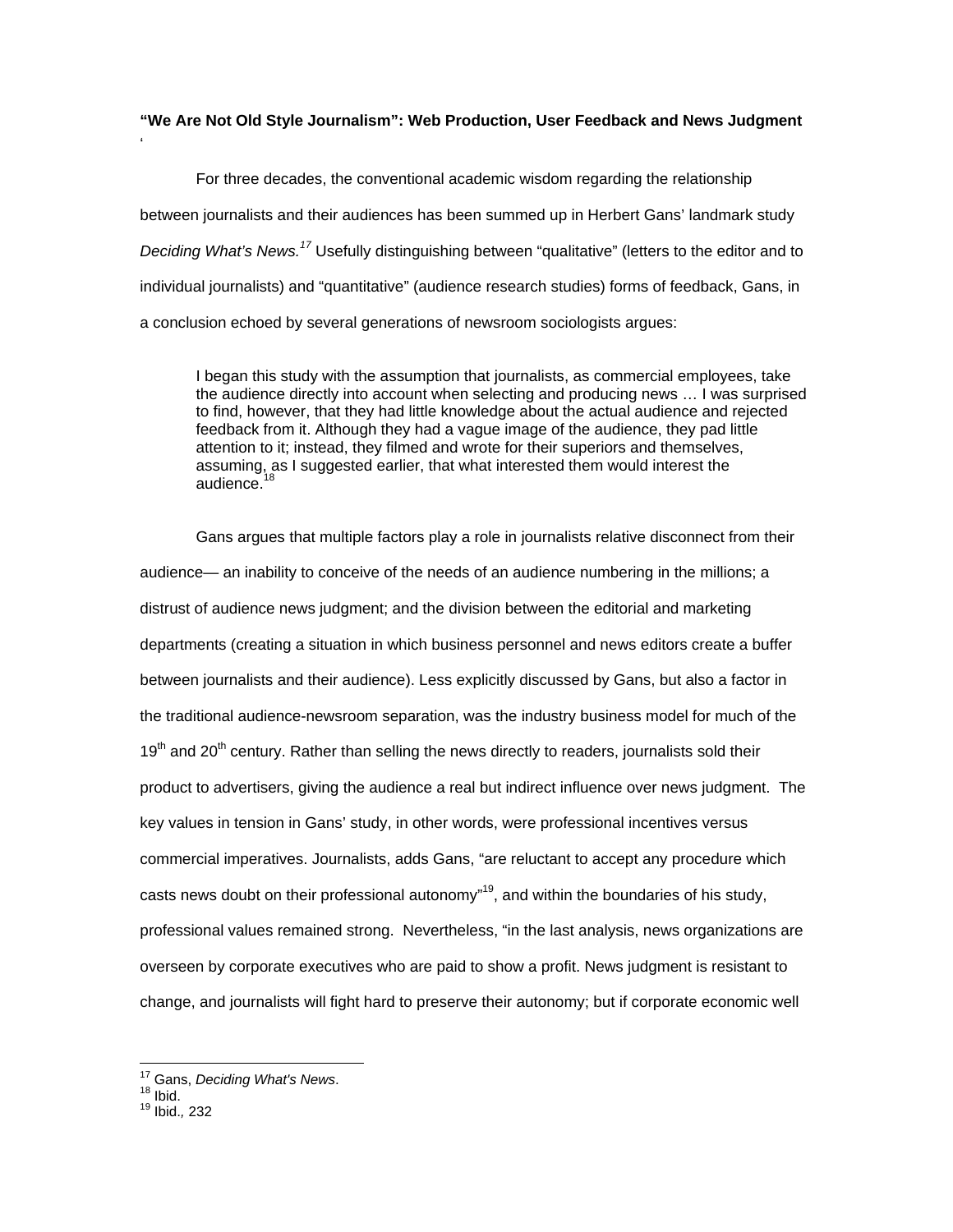being is threatened, executives may insist that their news organizations adapt."<sup>20</sup> And even in the 1970's, Gans notes, local news production was always more sensitive to commercial and audience pressures than national news.

Two recent studies have revisited this conventional wisdom about journalist-audience relationships; each one has found journalistic knowledge of audience's habits and news preferences to be far more extensive than in the days of *Deciding What's News.* As Outing noted in 2005, "newspaper Web sites … have detailed traffic numbers at their disposal. Today's news editors know for a fact if sports articles are the biggest reader draw, or if articles about local crimes consistently outdraw political news. They can know how particular stories fared, and track the popularity of news topics."<sup>21</sup> "Server logfile data," MacGregor elaborates

is only one of the communication devices available to online journalists\*but it is one of the few non-human, semi-automated ones. It does not require audience intervention because whether the audience realizes it or not, their activity is Logged ... The journalist participants reveal that prolific use of server logfile data (tracking data) has arisen and developed in almost all publishing houses and editorial organizations consulted … In large media organizations, the journalists obtain the tracking data through a third party, from hired companies such as Omniture, which analyze data from server log files and make results available to the editorial department. It is often then accessed directly on newsroom computers. In some cases journalists report the information has passed through the marketing department."<sup>22</sup>

Indeed, newspaper marketing and advertising departments are often the instigators, or at least the primary beneficiaries, of this increased knowledge of audience behavior. In essence, online editors, web producers and journalists who contribute content to metric collecting websites can know what articles their readers peruse, at what time of day, for how long, how news consumers found the article, at what point in an article a reader navigated to another page, and more. Much if not all of this information is available in real time. I have heard (though I have yet to document) that the *Fort Myers News-Press* in Florida is using a newsroom ticker/board in order to document the popularity of different articles on their web site, with the ticker board showing the number of hits articles are currently receiving.

 $20$  Ibid. 247

<sup>&</sup>lt;sup>21</sup> Outing, "Sophisticated Web Stats Give Editors Better Idea of Reader Interests."<br><sup>22</sup> MacGregor, "Tracking the Online Audience."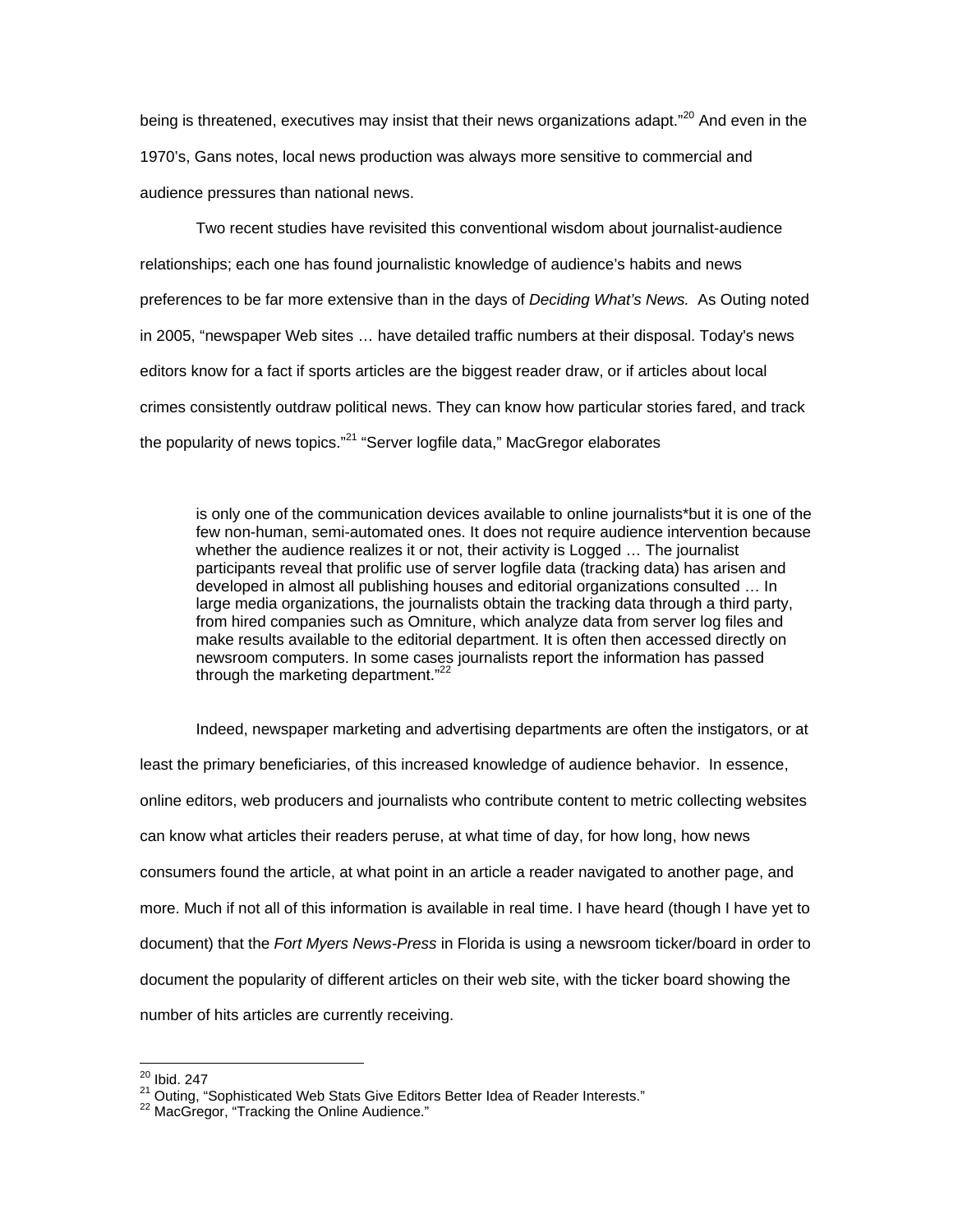During my own ethnographic fieldwork I saw a shifts in the patterns of news judgment described by Gans, shifts accompanied by a deeper, more intense relationship between journalists, their audience, and the metrics used by editors and executives to map the behavior of that audience. I documented at three major trends documenting a dramatically different relationship between digital journalists – particularly web producers-- and their online readership. First, I observed a rhetorical shift within the news industry towards the notion of the "active, creative audience"; second, I saw an increased prevalence of technologies that allowed for the quantitative measurement of audience to an untold degree; third, I observed management strategies that emphasized the widespread diffusion of audience metrics. These developments culminated in shifting patterns of news judgment amongst online web producers and other digital newsworkers. In short, the traditional journalistic values of autonomy and professional cultures of "writing for other journalists" are being overtaken by a focus on raw audience data and what I call a "culture of the click."

### *The "Active" Audience*

The most obvious change in journalistic attitudes towards audiences can be seen in the daily rhetoric and practices of industry leaders. When discussing a recent redesign of the Philly.com website, digital consultants summed up the new attitude toward internet consumers prevalent in much of the marketing end of the news industry. "Philly.com should do what only the web can really do," one consultant told me. "Brands across the board have shifted. You can't push from the mountaintop anymore. There is no tree line. So unless you let your users have some kind intimacy with the brand, and maybe even some control, you're going to fail. They have to play with it. It has to be 'of the people, by the people, for the people."<sup>23</sup> The web audience, in short, was an active one. Journalists could no longer assume an attitude of passivity on the part of their readers.

 $^{23}$  interview, 5/30/2008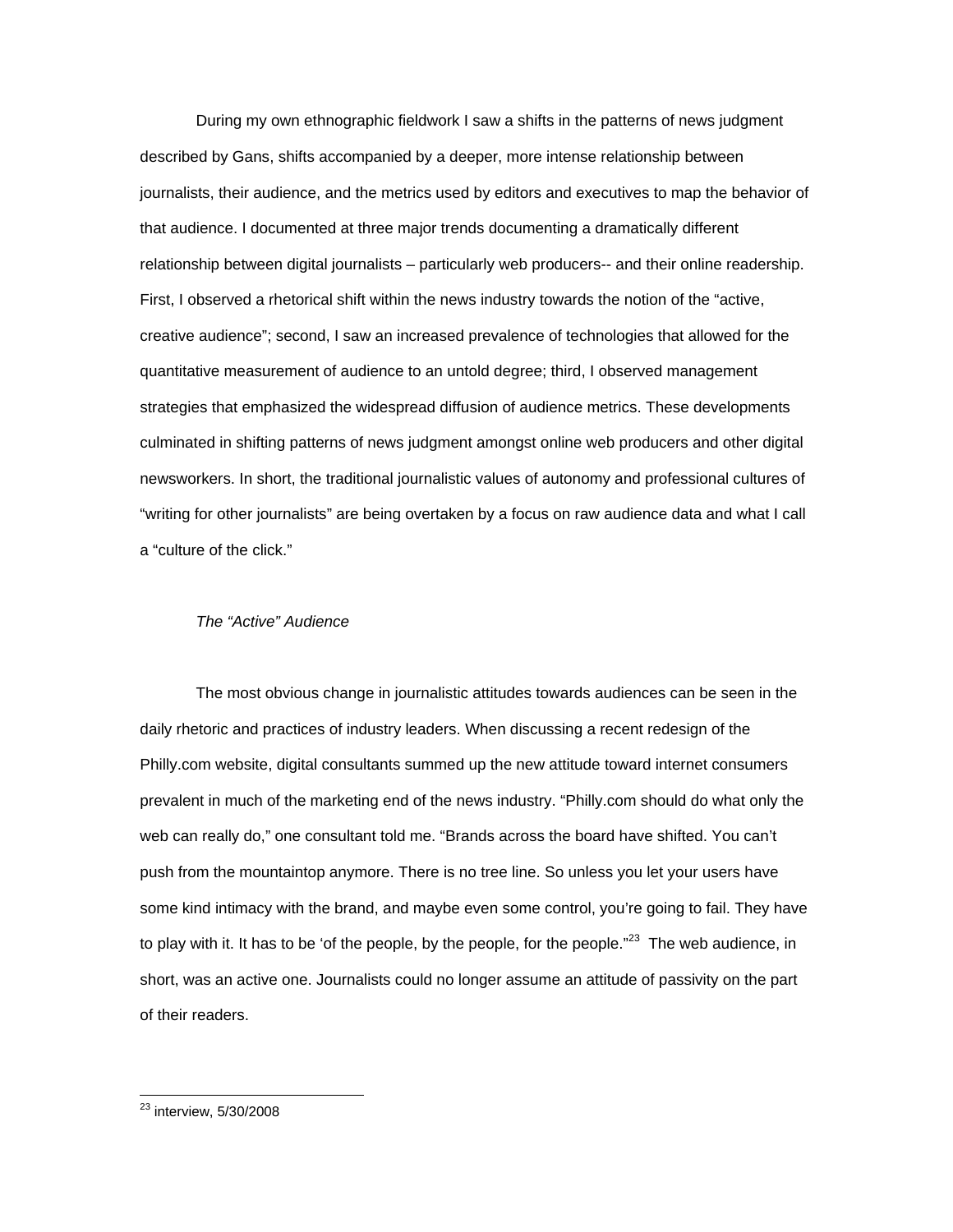While I observed some disconnect between the public rhetoric of audience engagement and discussions about journalist-reader relationship behind closed doors, it would be a mistake to assume that changes in newsroom attitudes toward the audience where simply rhetorical devices. Indeed, a number of actions taken by Philly.com programmers with regard to reader comments shows that the website was trying to take the interactive nature of the world wide web seriously. While Gans discusses letters and phones calls as qualitative forms of audience feedback, the internet afford readers the ability to comment directly on almost everything they watch and read. The technical possibility of such audience feedback of course, does not mean that the ability to provide such feedback is inevitable or even widespread. Indeed, executives at Philly.com spoke with pride about the fact that "default comments were on all Philly.com articles" – meaning that readers had the ability to comment on any story, and this ability would have to be taken away by site administrators rather than granted. Journalists and news executives displayed a welter of contradictory attitudes towards the feedback presented by audience members. "Philadelphia is really full of a bunch of boorish jerks," one journalist said out loud after reviewing a series of particularly nasty comments on one article. Philly.com interns, aided by an aggressive spam-filtering system (so aggressive that it censored comments discussing Iraqi "Shiites", for instance) worked to keep articles clean, but were often unsure about the line between passion and abuse. Other journalists were curious about their readers: ""I'm interested in who is leaving comments," a city hall reporter told me one morning<sup>24</sup>. Still other journalists mostly ignored the commenters, dismissing them as unrepresentative of the bulk of their readership. "You have to understand, these are people that have nothing better to do than surf the internet at 11am," one journalist confided to me in a conspiratorial whisper. "They're losers." Many other journalists, (and even some of those that tried to simultaneously dismiss reader feedback) were upset by rude or vulgar reader posts, feeling that such reader comments reflected poorly on themselves as journalists or the articles to which the comments were attached. The line between article and reader feedback, in other words, was not always clear to reporters.

<sup>&</sup>lt;sup>24</sup> fieldwork, 6/19/2008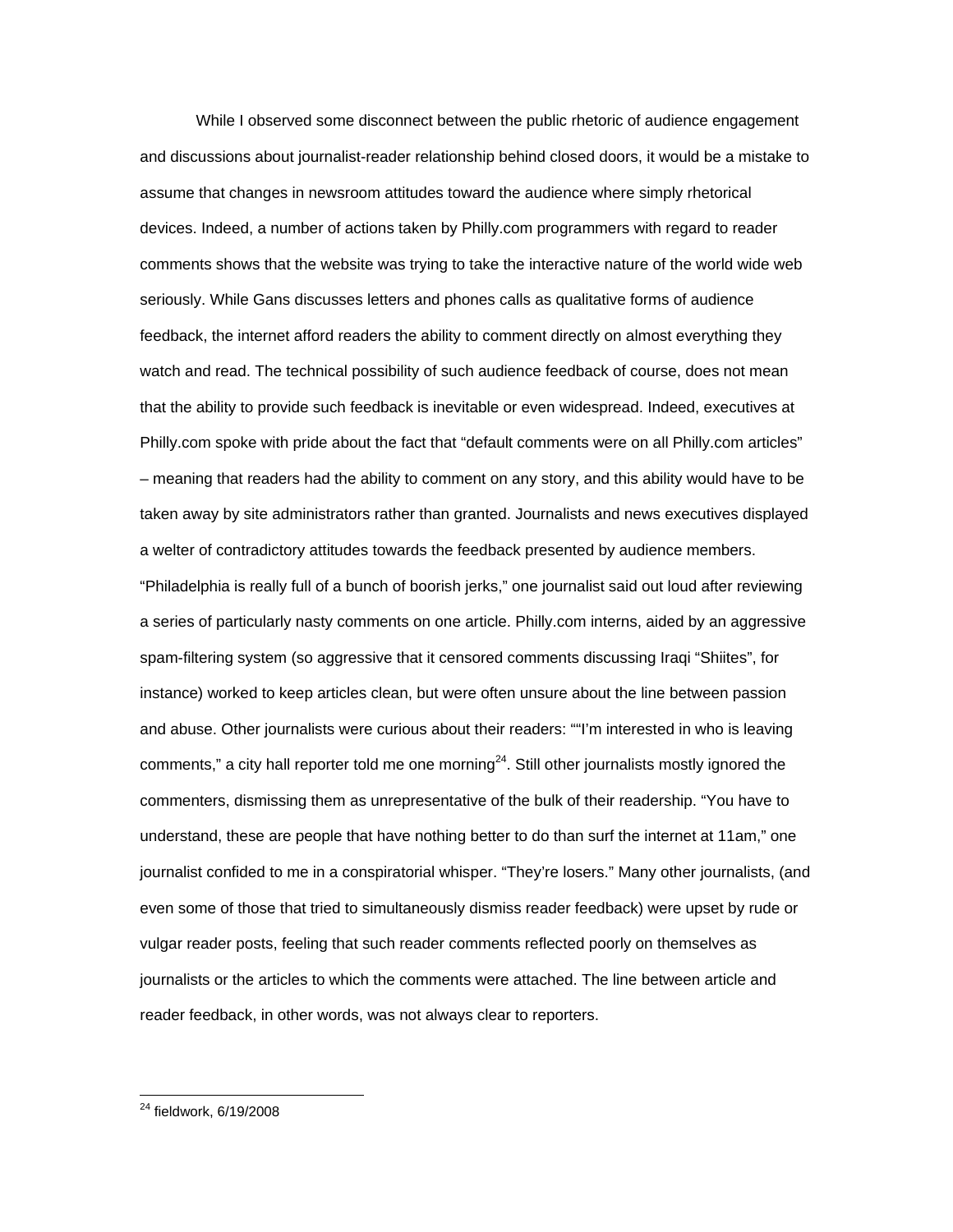There were equally contradictory attitudes about the degree to which reporters and bloggers should bother to engage their readers in the comments sections of articles, though attitudes seemed to be shifting, over time, towards more audience engagement. In the early days of newspaper blogging, a popular writer told me, his online editor told a him that a blogger is the voice of god, and you're lowering your status if you engage your readers.' I was told that it would be bad if I spent my entire day …. Arguing with people in the comments section." This blogger soon changed his mind. At this point, he concluded, the ability to get conversation going with commenters depended more on "how much time I have than anything else."<sup>25</sup>

` One Philly.com executive summed up the attitude towards reader comments at a joint meeting between Philly.com executives and newsroom staffers. First, Philadelphians love to comment, she began. Second, Philadelphians love to spew racist trash. Third, our filtering system is really strong— "we filter out "Bastardo" and "Shiite," she laughed. And finally, we don't know ahead of time what people want to talk about. "Conversations come in surprising places. [For instance] on a story about Blackrock Capital, which is seeking tax breaks to move to Philly. Who would have though that a back and forth about tax breaks and subsidies would be a place where you'd get a really informative dialog on Philly.com?"

As one veteran news editor pointed out to me, journalistic attitudes towards reader comments weren't all that different than their earlier attitudes towards letter and phone calls. In an echo of Gans' findings, journalists were simultaneously curious about and dismissive of their audience; when faced with unpleasant or jarring reader feedback, they often argued that the readers leaving comments were an unrepresentative minority. Indeed, if reader comments had been the extent of audience impact on journalistic processes it would be safe to conclude that, at a deeper level, not much had really changed with regard to audience impact on news processes. But qualitative audience impact, in the form of comments and other "user generated content," was *not* the primary manner in which the audience was affecting news routines. Rather, *technological developments allowing for instantaneous audience metrics and newsroom management* 

 $\overline{a}$ <sup>25</sup> interview,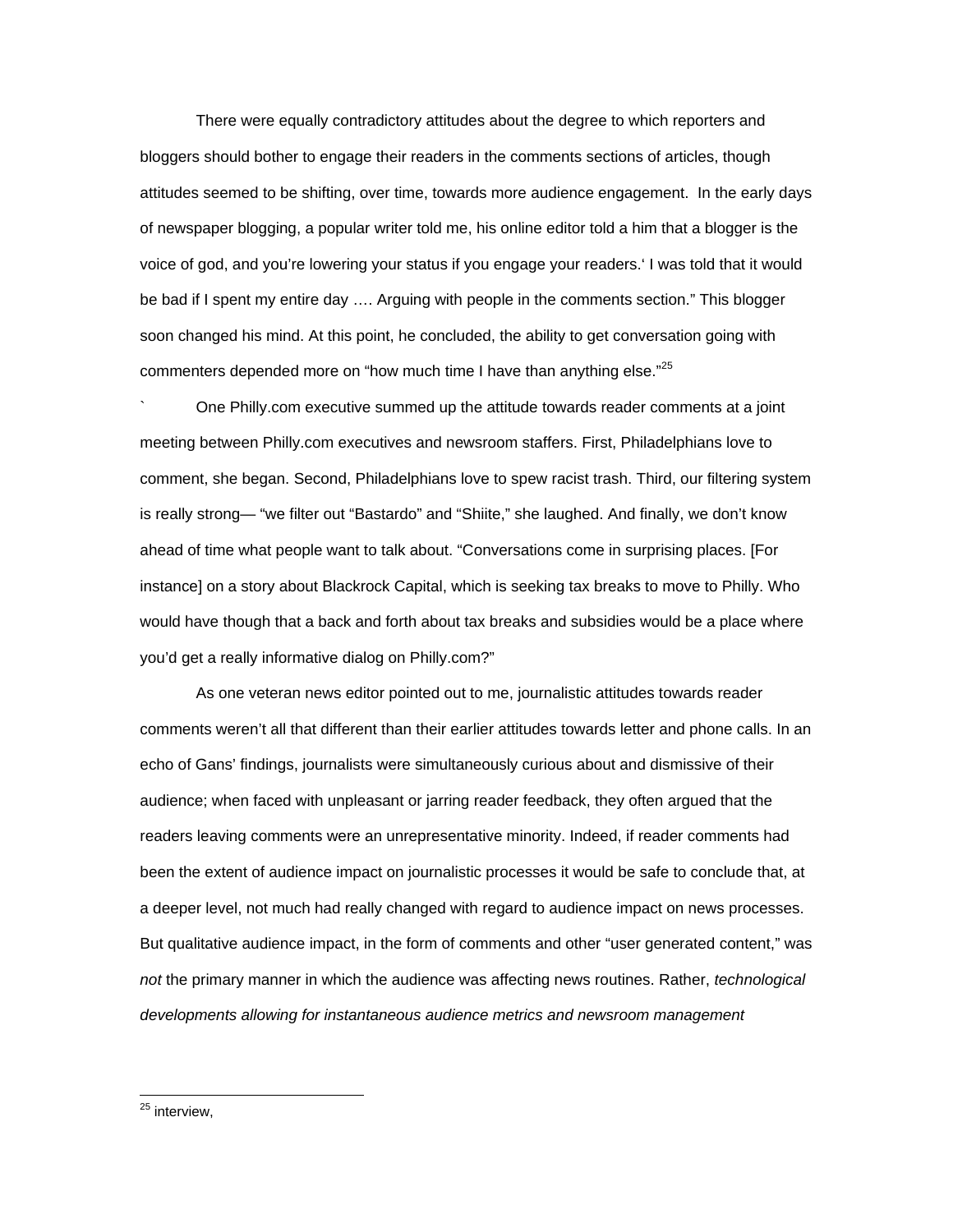*strategies that emphasized the widespread diffusion of these metrics* marked the primary axial shift in the journalist-audience relationship.

# *Web Metrics, Management Strategy, and News Judgment*

 We can get an initial sense of what I mean here by taking a second look at the impact of user comments. While public and internal discussions of Philly.com commenting partially concerned the quality of user dialog, they primarily revolved around the *number* of comments and the manner in which commenting affected website traffic overall. The following Power Point slide, which documented the impact of making comments "default on" on all articles, is fairly typical. In effect, much of the discussion about comments concerned their ability to generate website hits.





One of the most interesting things about working at Philly.com, a company executive told reporters was that "you get constant feedback on your work … *and I don't mean emails, I mean constant exposure to traffic*."26 As MacGregor summarizes:

The journalist participants reveal that prolific use of server logfile data tracking data has arisen and developed in almost all publishing houses and editorial organizations

 $\overline{a}$ <sup>26</sup> fieldwork, 6/25/2008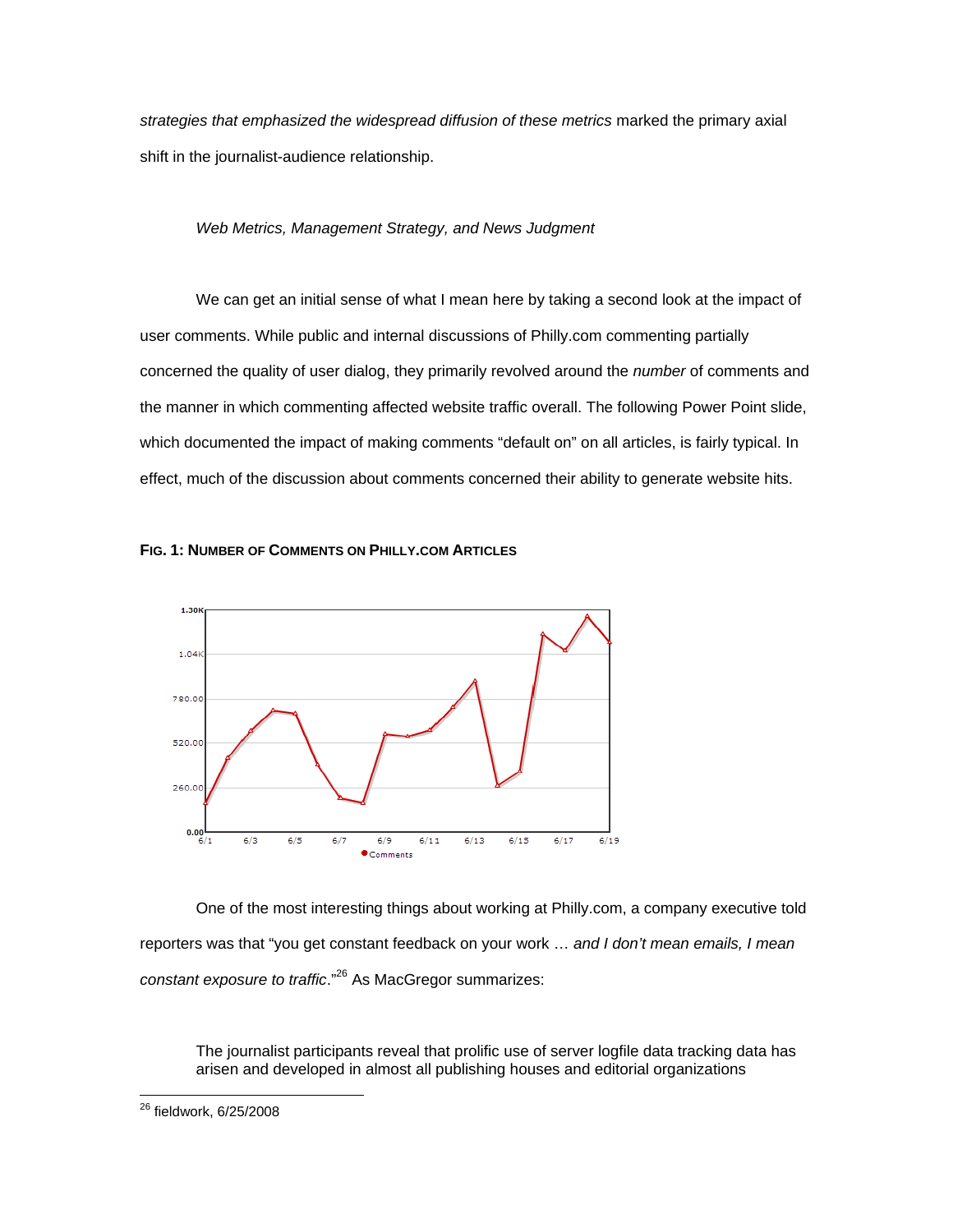consulted. A variety of uses, and degrees of use, are revealed, and journalists demonstrate an intelligent, sometime s critical interest, in the information provided. They make extensive interpretations.<sup>2</sup>

 MacGregor's overview of the adoption and use of website tracking data in newsrooms was almost entirely confirmed by my own ethnographic work. Philly.com and the affiliated Philadelphia newspapers utilized a system called Omniture to track their visitor data and, quite often, *make major editorial decisions based on website* traffic *numbers.* Once again, however, the simple existence of a technology did not mandate its use—my observations showed that the strategic use of web stats were part of a deliberate strategy for online newsroom management.

` Knowledge of website traffic was widely available for journalists who wanted it. During my time at the *Philadelphia Inquirer*, I was approached by one online newsworker clutching Omniture website data in his hand. This reporter hand me a page of "click counts," sorted by author name. "We're probably headed toward a new model where reporters get paid by clicks," the reporter said darkly, only half in jest. "People who are concerned with their careers know these things, but most people still aren't concerned with stats, but I am." The reporter then told me about a powerfully written, extensively researched *Philadelphia Inquirer* story about a local army company that "just bombed on the website, it just did terrible. You want to throw fear in to the hearts of journalism professionals? That's a way."

A producer at Philly.com echoed this sentiment:

Even when I first came here, we had a much cruder system [to measure traffic], but we had skilled programmers … and we would get emails in the middle of the day which would be about which stories were doing well, and we would take them to the news meetings [of the papers] and I think they were a little shocked a lot of the time, because even then we knew that a lot more people clicked on the gossip story than clicked on your story, which you spent all this time investigating. that was maybe not something readers cared about as much., because you know, papers don't have that same way of following what it is people care about.

But in the old days, we thought different things were more important than they are. You know a lot of [story selection] used to go by editor's interests. And of course maybe we went more with the paper and what it's strong with also, as opposed to looking at traffic reports. And realizing exactly what people click on. And you know, I've always had this argument – because I did to work on the Knight-Ridder national news team-- I've always had this argument that just because people are not going to click on a story about Iraq doesn't mean that you shouldn't have a headline up there. Because some people just

 $\overline{a}$  $27$  Ibid.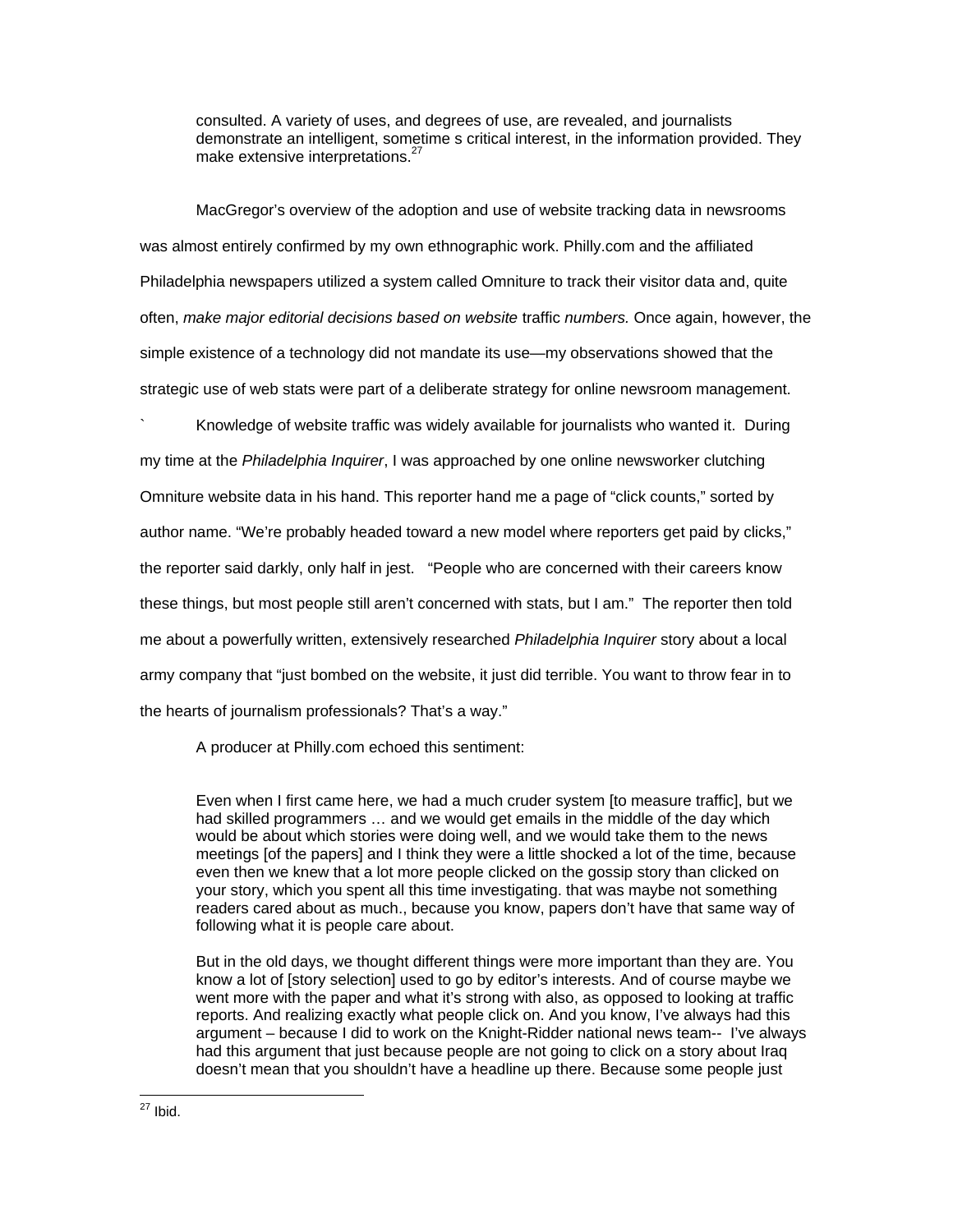want to read the headline. And it just makes you look bad if you're a big news site and you don't have the right news there. … And I think we always knew that sports was big, and gossip was big, and big talker stories were big, but, when we saw the cold numbers … I think that was kind of when a lot of people woke up.

"The bottom line is, we are not old style journalism," a Philly.com executive told me. But, that definition was no longer operative, he continued, telling me about an Philadelphia Inquirer story about a special eye virus that brought sight back to the blind. "It was an amazing story, or rather, it was an amazing whole package of stories. But it bombed. It got no traffic. And it was then that I realized we're in a new world."<sup>28</sup> "The data shows our sports page is really our second homepage," another website executive told me. Indeed, a June breakdown of traffic percentages for the year to date showed Philly.com accounting for 17.2% of all hits, followed by the Eagles Forum (2.9%), Philly.com/sports (2.4%), and the Philadelphia Inquirer homepage (2.3%)—and that was before the start of Eagles season and before the Phillies World Series win. As further evidence that a focus on metrics was part of a deliberate newsroom management strategy, the top Philly.com stories as of the end of May were collected and distributed to staffers as an Excel spreadsheet:

## **FIG 2: ONLINE WEB STATISTICS REPORT, PHILLY.COM**

 $\overline{a}$ <sup>28</sup> interview, 6/26/2008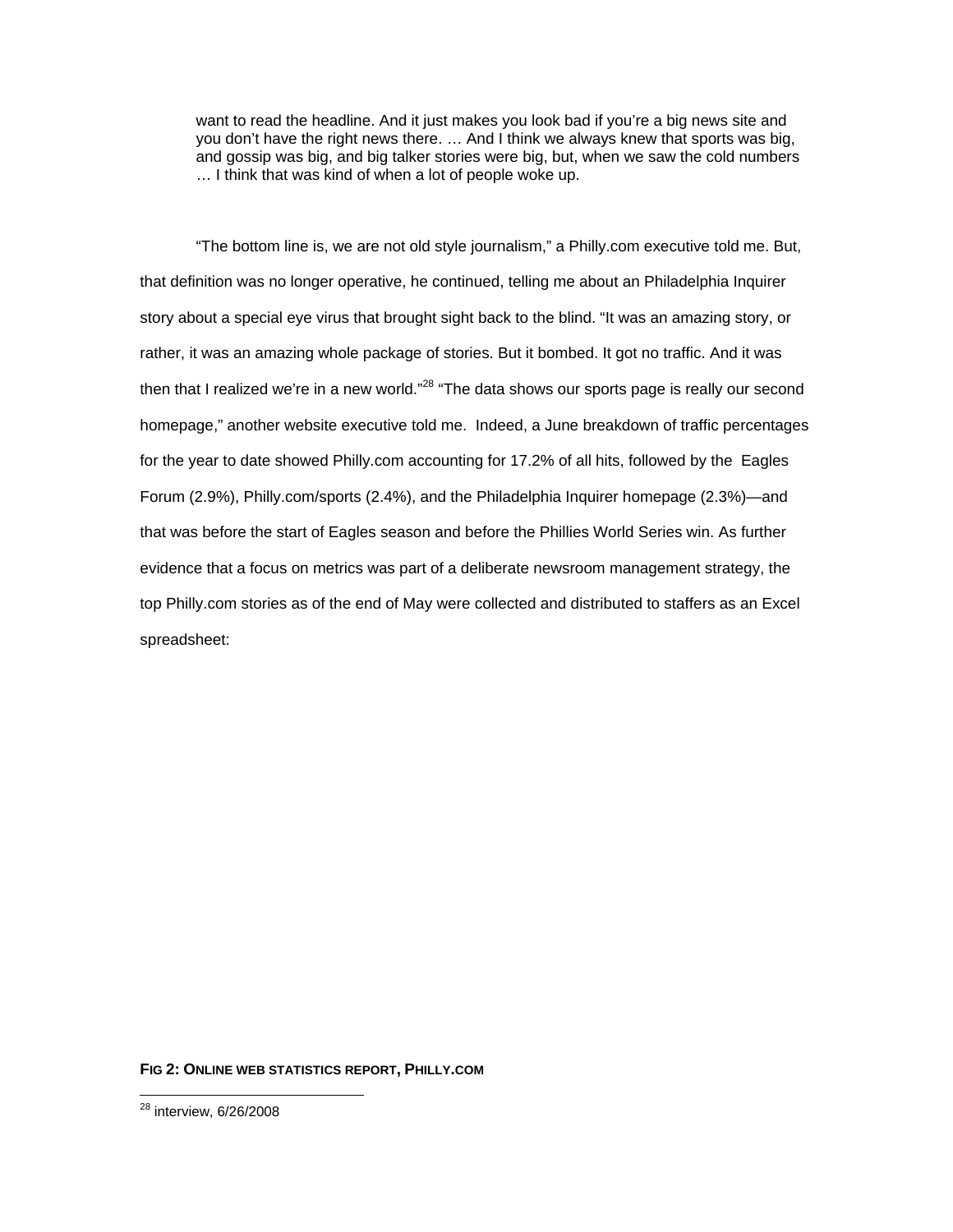

Website traffic numbers, no matter what the content of actual clicked articles, were invoked often at the *Philadelphia Inquirer* and almost obsessively at Philly.com. We hit "35.8 Million in November," went a typical presentation about the new website to the news staff, "37.9 Million in December, 38.8 Million in Jan, 42.1 Million in April, 39.1 Million in May, and 33.9 Million in June" (fieldwork, 6/25/2008). This is not good news on traffic, the presenter continued. "We're in a summer slump—and we aggressively need to find way to end it. We will protect our growth in page views! Everybody here should be thinking what can I get to Philly.com now' in terms of content. And what can I add to the story that's good for the web. There should be an urgency around the idea of sending stuff to Philly.com." There was a similar rhetoric about page views during staff meetings at Philly.com. "We're trending low for the day," went a typical summer meeting. "But, uniques were up for the day." And so on. This would then be followed by a discussion amongst the group as to why numbers were down– perhaps it has to do with vacations in the summertime, one producer might suggest. "Either way, it can't last."<sup>29</sup>

 $\overline{a}$ <sup>29</sup> fieldwork, 6/23/2008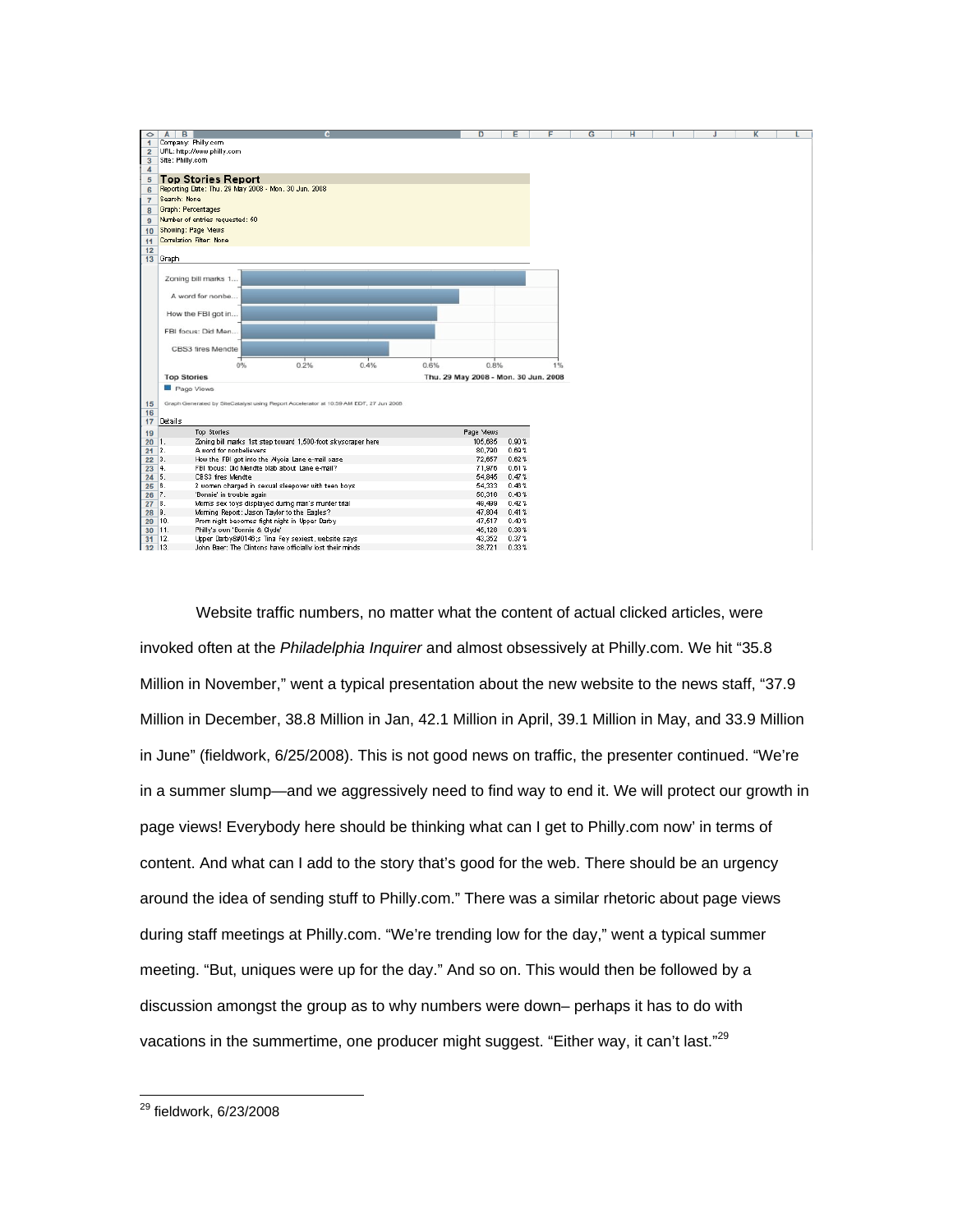Even outside official meetings, traffic patterns played a major role in the selection of stories for Philly.com. "I just pulled this story off the spotlight, it was underperforming, it only had 137 page views" was a common phrase to hear shouted across the Philly.com office. "Usually give a story at least an hour to prove itself," one web producer told me "500 page views is pretty good, 1000 is great. It's easier to compare story traffic in the morning when everything goes up at the same time. Then you can basically compare different articles with each other. The afternoon, when things are more erratic, it's tougher to compare." $30$ 

 Indeed, it is not an exaggeration to say that web site traffic often appeared to be the *primary ingredient* in Philly.com news judgment. While MacGregor argues that "[although] data are therefore directly revising the way ''news values'' are implemented in the respondent sample, overall, social and organizational context rather than technology alone shape the way these online professionals react to their new tool,"<sup>31</sup> my own ethnographic research demonstrates that Philly.com, at the time of my visit, lacked a strong organizational culture that would mitigate against the dominance of a website management strategy based on clicks. I probed this topic in three ways during my conversations with Philly.com web producers and newspaper journalists. "Is there an organizational culture that can mitigate the primacy of web statistics when it comes to choosing stories?" I first asked bluntly. Rephrasing my question somewhat during later interviews, I put forward the following hypothetical scenario: say that a tech staffer came up with a way to automate the Philly.com website so well trafficked stories were automatically placed in the biggie, spotlight, and trio slots. What would be left for a web producer to do?" Finally, I simply asked: what's the perfect Philly.com story? "The adventures of Bonnie and Clyde [two young, attractive area college students charged with identity theft] were the perfect Philly.com story. A story that is going to get tons of hits, and is going to elicit a lot of comments."<sup>32</sup> "Is there a news culture at Philly.com yet?" a web producer said in response to one of my questions. "Let's put it this way: if there was, the personnel has changed so much I think there probably isn't anymore. Literally in the last couple of months, There's four of us on the entire team who are not new, and the bosses

 $30$  interview, 6/30/2008

 $\frac{31 \text{ libid}}{32 \text{ interview}}$ , 7/12/2008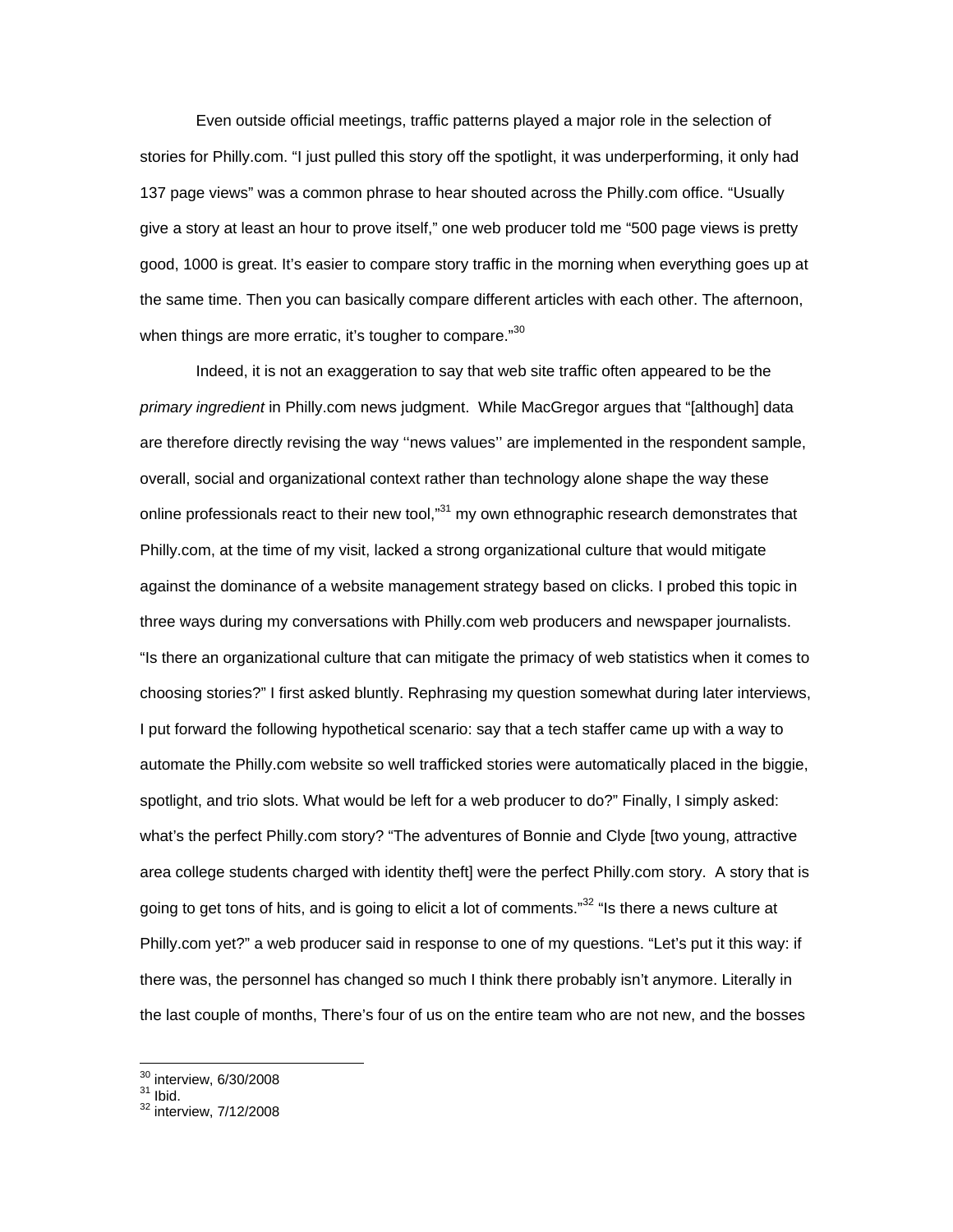are new." "Occasionally we'll buck the trend towards click thinking, if there's a strong local news story or breaking news – we tend to do it more with breaking news—or if there's good stuff in the paper," another web producer said. "But, in general, moving away from click driven thinking is the exception."

 "We're trying to be a real strong local news site that appeals to our audience and gets traffic," he concluded:

You just sort of get used to knowing what kind of news gets clicked. A story about the Middle East, a national story— no. We're trying to pick out strong local stories or strong state stories that we know will appeal to our readership. We're a news site, but we don't feel tied to the definition of news, as in breaking news. As far as the spotlight versus the biggie goes, it's intuitive, but we just put about anything we think will get clicked up there at this point. You just have a gut feeling about it. Like for an article about Michelle Obama: your gut instinct is that it's not going to get picked up, but if it's getting clicked we'll bump it up.  $33$ 

 In sum, the sudden availability of news metrics was making journalists and editors more sensitive to the implications of what their audience was reading and why. Due, in part, to a deliberate management emphasis on the widespread diffusion of metric data, along with a fairly desperate need for greater traffic numbers that could boost online ad revenues, web producers at Philly.com were basing more and more of their news judgments on raw, quantitative data. It should be obvious from this summary that there exists no simple causal relationship between new technology (in this case, web-based user tracking data) and changes in news judgment. Indeed, we can tentatively conclude that web measurement techniques count for only one aspect of the shift in Philadelphia towards a more metrics-driven, deautonomized notion of what news is worthy of being prominently featured on Philly.com. Additional factors included the need for higher amounts of web-traffic and, along with that traffic, advertising revenue; a newsroom strategy that emphasized the use of web metrics as a staff management tool; and, finally, a rhetorical shift in journalists conception of the news audience as "active" rather than "passive" and "remote." There were shifts newspaper economic systems, newsroom processes, and cultural understandings of news audiences. The emergence of a new technology-- online measurement systems was-- at

 $33$  interview, 6/24/2008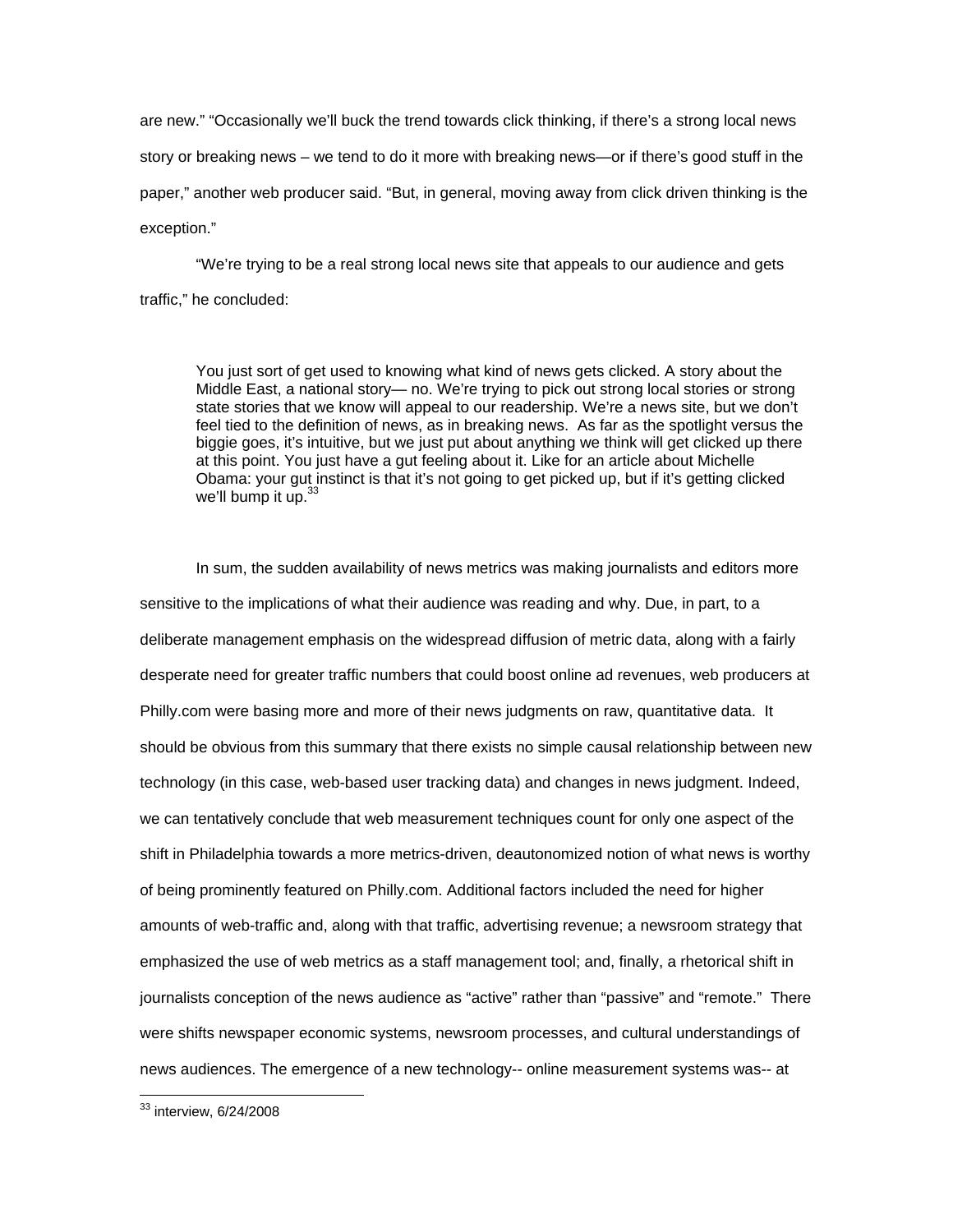best, an affording factor rather than a causal one. The exact interplay of all these relationships in the movement toward a more quantitative conception of news judgment is a topic that might be pursued in future research on this important and overlooked issue.

## **Conclusion: Between Web Metrics and "Deciding What's News"**

During my time in Philadelphia, I was struck by the similarity of the business models of *Philadelphia Daily News* and Philly.com. Because the *Daily News* makes most of its sales off newspaper stands, it is highly dependent on its front page to "carry" the paper. It is at the whim of what could be seen as a primitive form a "click mentality." Approaching the newsstand change in hand, the split second decision-- "to buy or not to buy"-- most resembles the image of the autonomous consumer imagined by the producers at Philly.com. Mitigating this rampant obedience to brute market pressure, however, was the self-image of the workers at the *Daily News*, a self image grounded in decades of serving as the "people's paper" of the city of Philadelphia. During news meetings, I watched the "people's paper" mentality intersect with cover stories that editors knew would sell. Often, editors would go with what sold, but just as often, they went with cover stories that we're true to the conception they had of themselves. At this early stage, Philly.com lacked such a newsroom culture; or, at the very least, the exact dimensions of that culture had yet to be fully articulated.

 "We're not ashamed of the fact that one of the primary missions of our website is to build traffic," a Philly.com executive told me during a follow up round of fieldwork in the winter of 2009. That said, this executive felt that there was an emerging news judgment at Philly.com that went *beyond* the culture of the click. "Three things go into web producer work," this executive told me. "The news, what builds an audience, and what engages the community. Sometimes the three overlap. Sometimes they don't. Some of this is snobbery … And for a while, journalists didn't have any idea who their audience was or what they wanted. Now, I can not only see what someone read, I can see how far they read, if they came or went to another article, if it drove them off the site." During an organizational meeting in the late summer, a long-time Philadelphia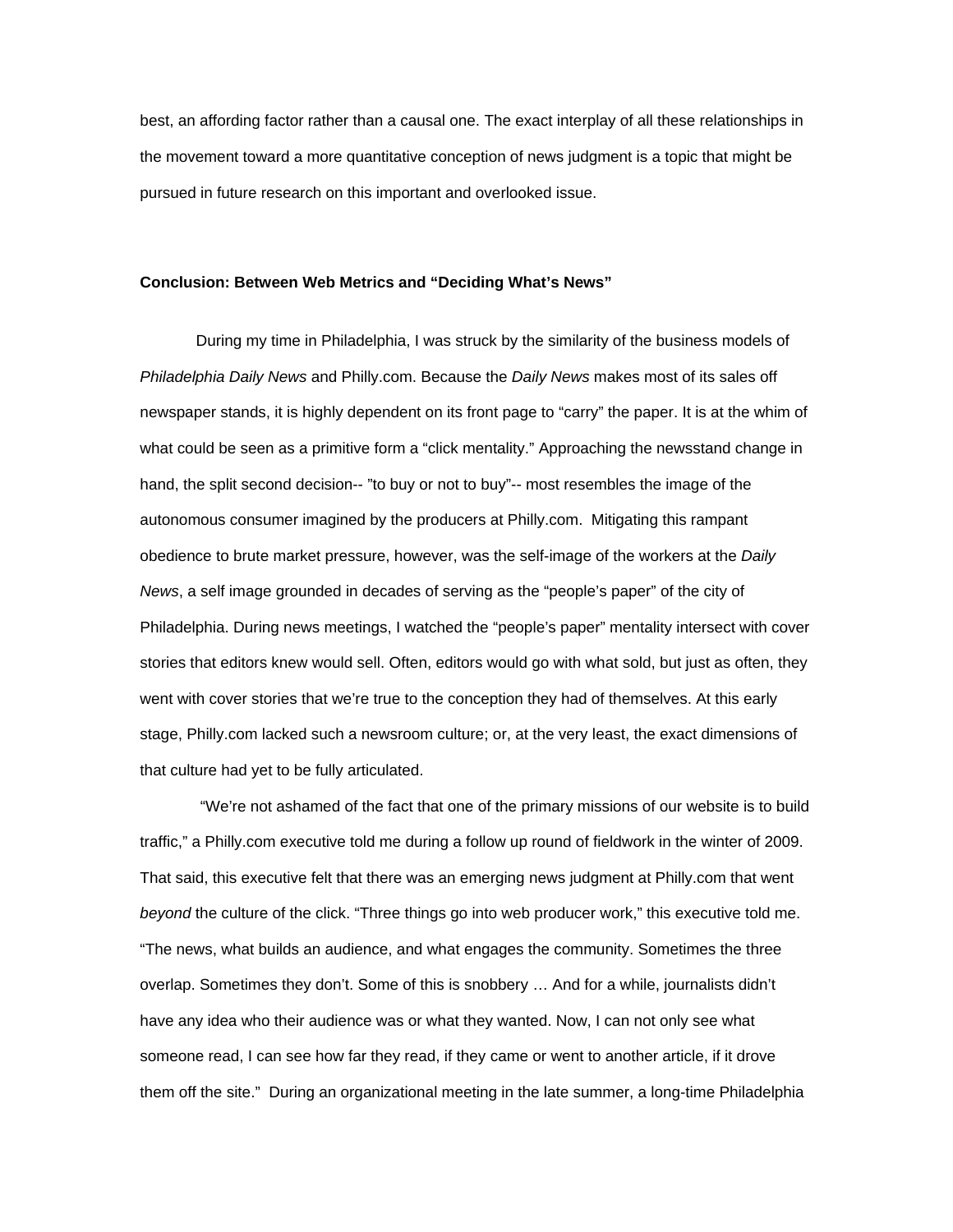news editor with the *Daily News* mused aloud about what ingredients might constitute a "perfect" Philly.com news story in the much the same way he often wondered about what made for a "classic" tabloid cover page. During this conversation, it seemed obvious to me that reporters and editors alike were trying to uncover patterns of Philly.com news judgment that transcended the mere reactivity to audience metrics.

If and when such a news judgment— a judgment that differs from the kind particular journalistic autonomy exercised by most print and television reporters in the days of *Deciding What's News,* but at the same time more nuanced than simply the rote following of audience metrics— were to emerge in Philadelphia, it would echo the conclusions of most of the research done on this topic to date. Both Outing and MacGregor argue that "editors' judgment remains tantamount -- at least for now -- and that most online news editors are treating site statistics with caution."34

The editors and journalists agree the need for numbers. They realize that volume is essential to survival. But this sensitivity seems to enhance in an equal degree the counter response that site values must be preserved in well-articulated, often non-populist, editorial news or brand values. It is far too simple to suggest that journalism means an uncritical hunt for markets. Numbers need to attach to specific audience qualities, and this link between numbers and values is still seen as the true grail, the truly virtuous circle.<sup>35</sup>

Based on my Philadelphia research, I have come to conclusions that are somewhat starker. Editors' judgment and the "virtuous circle" between what the audience "says it wants" and "what it needs to know" are under increasing pressure from the weight of declining ad revenues and the mass of available quantitative data. Still, it seems foolish to imagine that journalists will ever be content to entirely sacrifice their professional news judgment. In order to tease out the nuances of this potentially emergent zone of newsroom culture—this middle ground between the culture of the click and editors continued sense of "what audiences need to know-- I see the need for further research. When making arguments about something as fundamental as "deciding what's news" and the impact of quantifying technologies on news judgment, it will be useful to

<sup>&</sup>lt;sup>34</sup> Outing, "Sophisticated Web Stats Give Editors Better Idea of Reader Interests."<br><sup>35</sup> MacGregor, "Tracking the Online Audience."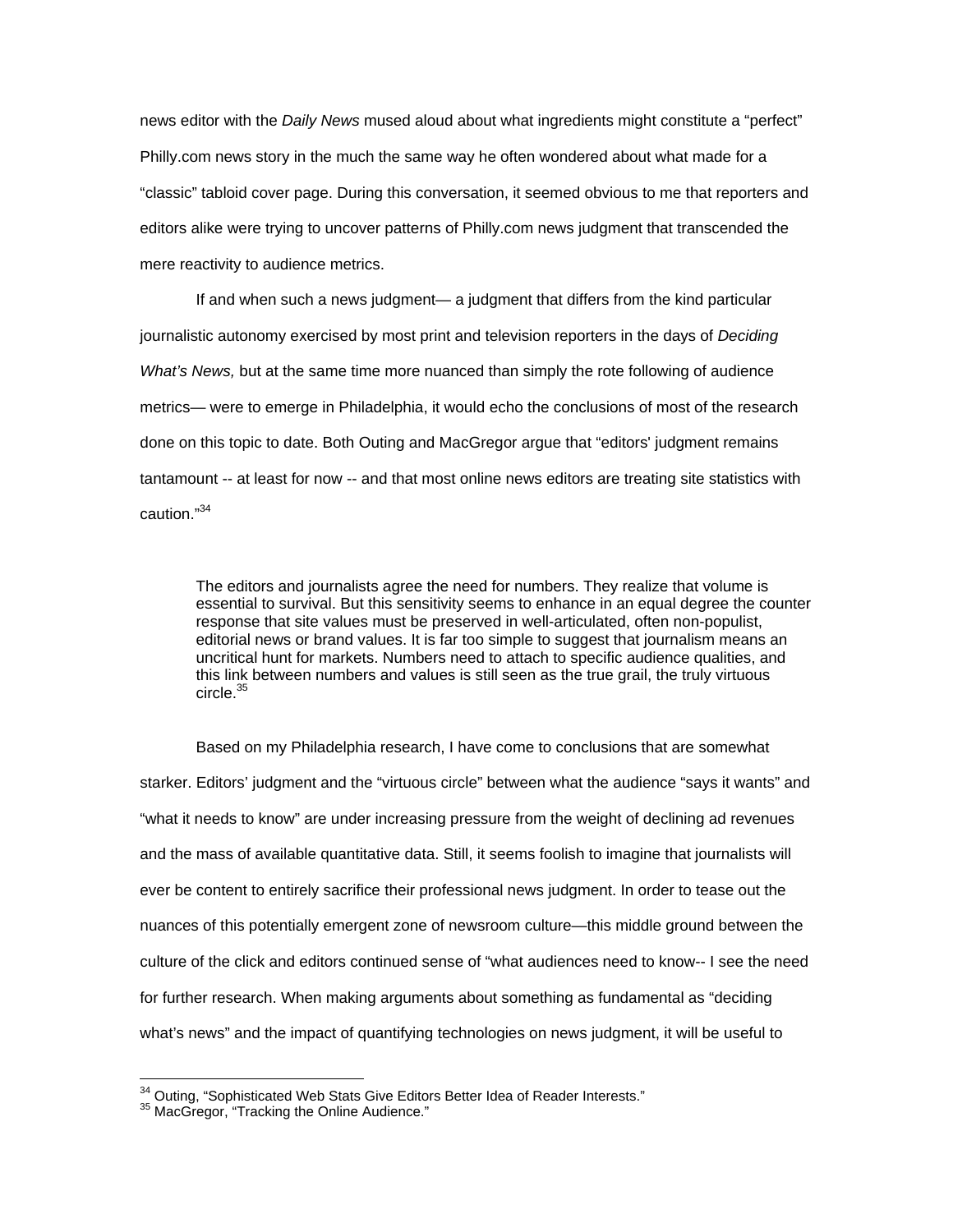have additional data. To that end, I am now collecting responses about audience engagement and web metrics with an online survey. I also plan to visit at least two other online newsrooms in the months ahead in order to better triangulate my extensive Philadelphia observations regarding news metrics, visions of the audience, and changes in news judgments. At least preliminarily, however, we should be cognizant of the degree to which technological, economic, and cultural factors are shaping the production of online news, and shaping them in ways that are often not immediately apparent amidst the dominant scholarly and professional dialogues about usergenerated content" and the end of the newspaper industry. To the degree that online newsrooms, increasingly unmoored from their print counterparts, fail to cultivate a culture that can insulate them from "knowing exactly what the audience wants," they will fall back on a news judgment process they imagine at least serves their fragile bottom line: the news culture of the click.